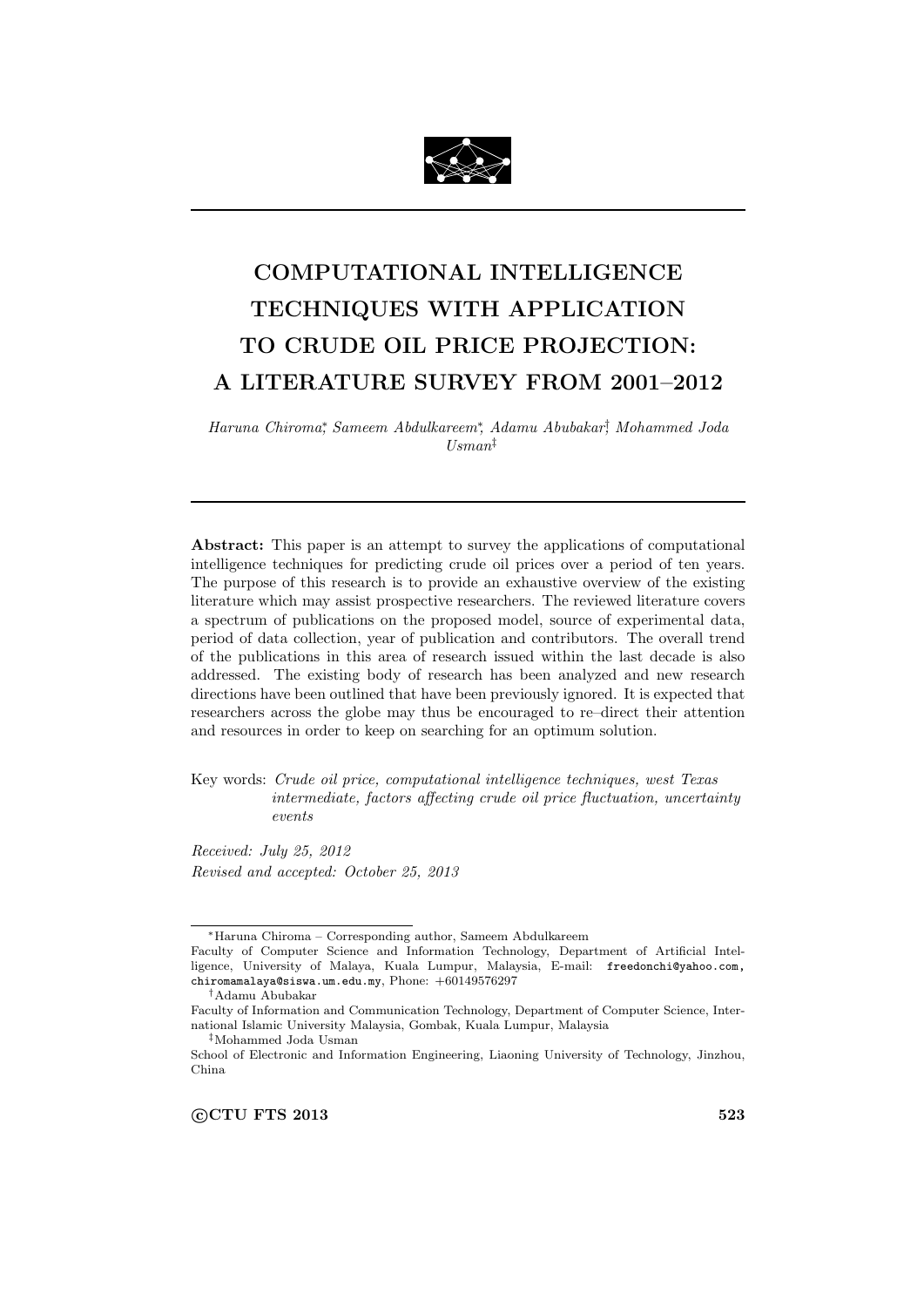## **1. Introduction**

Crude oil prices significantly influence the global economy and determine the economic policies of both government and commercial sectors. Since crude oil is a major player in decision making at various levels of management, a better understanding of future prices is necessary before prudent and informed decisions can be made [1]. The decisive influence of crude oil prices in global economic affairs has given rise to an increased research interest in the crude oil market [2]. Chen et al. [3] concluded that the fluctuation of crude oil prices in the global market at present has triggered a growing curiosity in scrutinizing current models and proposing new ones and identifying improved approaches in order to evade the effects of crude oil price instability. For instance, West Texas Intermediate crude oil sold for less than \$70/barrel on the New York Mercantile Exchange (NYMEX) in August 2007, by July 2008 it was sold at \$148/barrel and after another six months the price plummeted again to just above \$35/barrel [4]. As revealed by Jinliang et al. [5], crude oil prices shoot up to \$78.4/barrel in July 2006 and suddenly crashed down to almost \$60/barrel at the end of the same year. Chevillon and Rifflart [6] pointed out that the market forces were responsible factors for deciding the price of crude oil in the last 20 years. However, the crude oil market remains defective in terms of competition and subjected to demand and supply like any other tradable good but is also influenced by political apprehension.

Regular short term crude oil price movements are caused by normal market forces including but not restricted to the US refinery capacity, OPEC crude oil production ceiling, global demand and supply. The volatility of the oil market is caused by uncertain events, such as political conflicts and regional instability, natural disaster, strike and even the act of taking hostages [7]. Consensus among empirical and theoretical studies shows that shockwaves of changing oil prices exert a detrimental effect on microeconomic pointers by inflating cost of production and operation. In general, crude oil price volatility retards business investments due to uncertainty or re-assignment of resources which increase expenses [8].

Successfully applied neural networks paved the way for computational intelligence (CI) techniques which have begun to play a major role in the energy (oil and gas) sector as claimed by [9]. Several CI techniques emerged inspired by original biological systems, for instance artificial neural networks, evolutional computation, simulated annealing and swarm intelligence which copied the functions of the nervous system and applied the principles of natural selection and thermodynamics and even mimicked the specific behavior of insects. Despite the restrictions associated to each of these techniques, they are applied in solving real life problems in the realm of science, technology, business and commerce .The hybridization of two or more of the techniques has proven to eliminate such constrains and lead to a better solution [10]. Recent studies that involved hybridized CI techniques in search for better solutions include but are not limited to Deng et al. [11] who hybridized genetic algorithms, particle swarm optimization and ant colony optimization. Fazel and Gamasaee [12] integrated fuzzy logic and expert systems. Jia et al. [13] fussed particle swarm optimization, chaotic and Gaussian local search. Khashei et al. [14] combined neural networks and fuzzy logic. Guvenc et al. [15] hybridized genetic algorithms and particle swarm optimization. Acampora et al.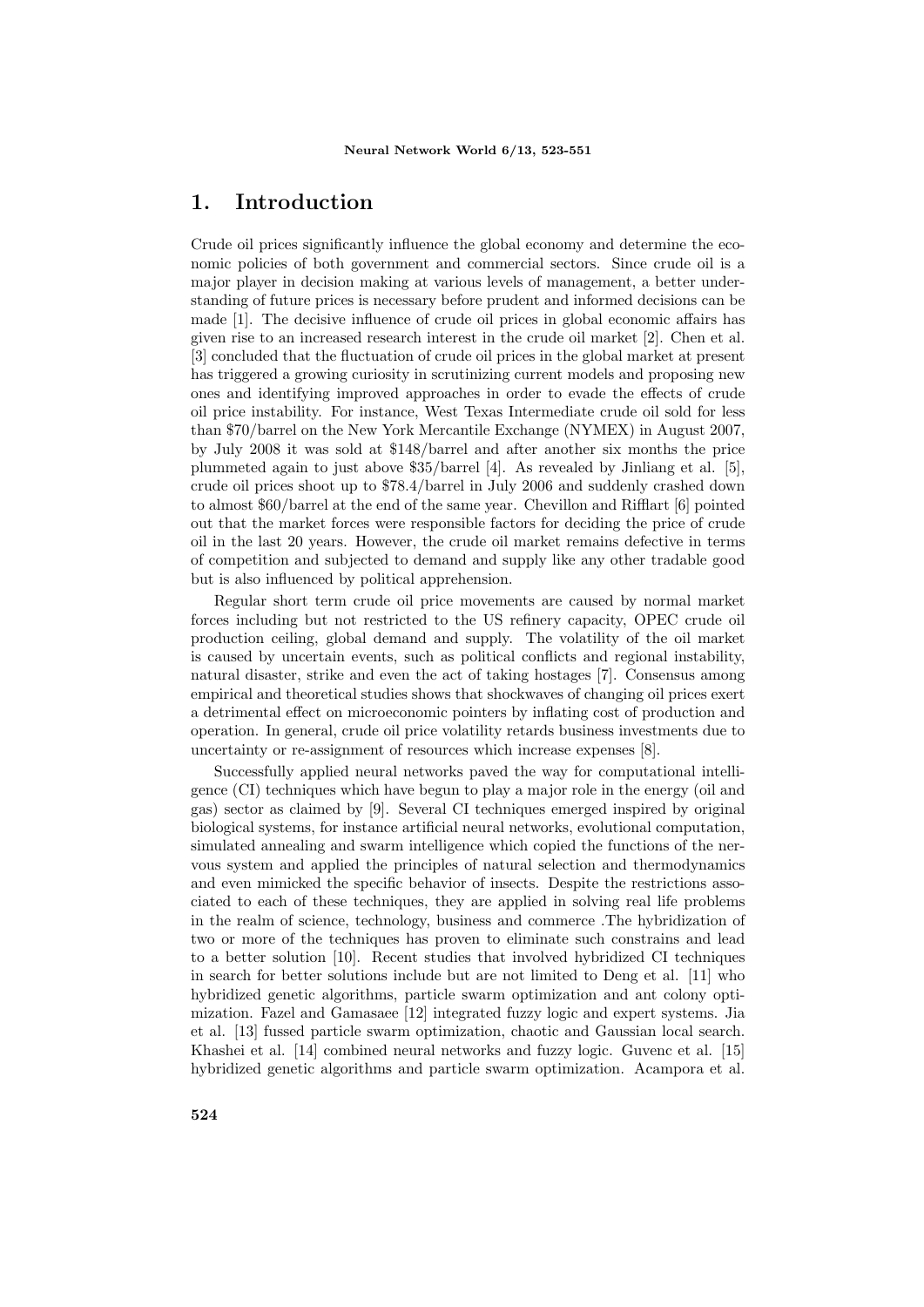[16] aggregated type–2 fuzzy inference mechanisms, ontologies and fuzzy markup language. Patruikic et al. [17] hybridized a support vector machine and particle swarm optimization. Various CI techniques were proposed in the body of existing literature and applied to crude oil price projection in search for a more reliable prediction system that determines realistic future prices of crude oil which can be utilized by both government and private sector decision makers.

A review of the existing literature hitherto published on the application of CI techniques in energy sectors reveals several overall tends. For example, the support vector machine is countable among the most widely used CI tools applied in energy sector. An extensive review of the existing research completed on support vector machine application in oil refining can be found in Saybani et al. [18] who reviewed academic journal articles published between 1998 and 2010. Research into the support vector machine applied within the oil refining process follows the key terms of algorithm used, type of support vector machine kernel, usage of support vector machine within oil refining process, purpose and contributors. The authors stress that the support vector machine can be used as a guide for assessing the success of the support vector machine in the refining process and other domains within the refineries. Soldo [19] presented a survey on the application of artificial neural networks, simulated annealing and other tools in forecasting gas consumption covering the period between 1949 and 2004. His articles are grouped according to the following major areas: forecasting area, forecasting horizon, consumption data used and forecasting tools. The analysis showed that altogether 29 articles were published in the first 55 years and 47 in the last seven years which suggested to the author that this particular area of research was developing.

To the best knowledge of the authors, no literature survey has yet been conducted on the application of CI techniques in crude oil price projection. This is astonishing especially since applied CI techniques have proven so successful. This paper attempts to fill this existing void by conducting an extensive literature survey covering the academic publications of the previous ten years. It focuses on integration of different CI techniques applied to crude oil price projection, the sources and range of experimental data, the results obtained and the overall trend.

This literature survey differs from past literature surveys conducted on the application of CI techniques in the energy sector in three ways. Firstly, it focuses on the application of CI techniques in crude oil price projection whereas that of [18, 19] focused on the oil refining process and forecasting natural gas consumption. The analysis of results obtained through single CI techniques was also not compared to that of hybrid CI in the previous survey. Furthermore, the sources of experimental data and the range of the collected data were absent in the previous studies. Prospective researchers are intended to use this literature survey as a guide to future studies and as a means to disclose novel research directions. Practitioner may find this survey useful as it provides more insight into the projection of crude oil prices which may render important clues helpful in any future decisions made.

The remaining sections of this paper are organized as follows: Section 2 describes the methodology used for searching articles for inclusion in this survey. Section 3 presents the factors which generally affect crude oil prices. Section 4 provides with the basic concept of CI techniques used for crude oil price projection. Section 5 addresses the applications of CI techniques in projecting crude oil prices.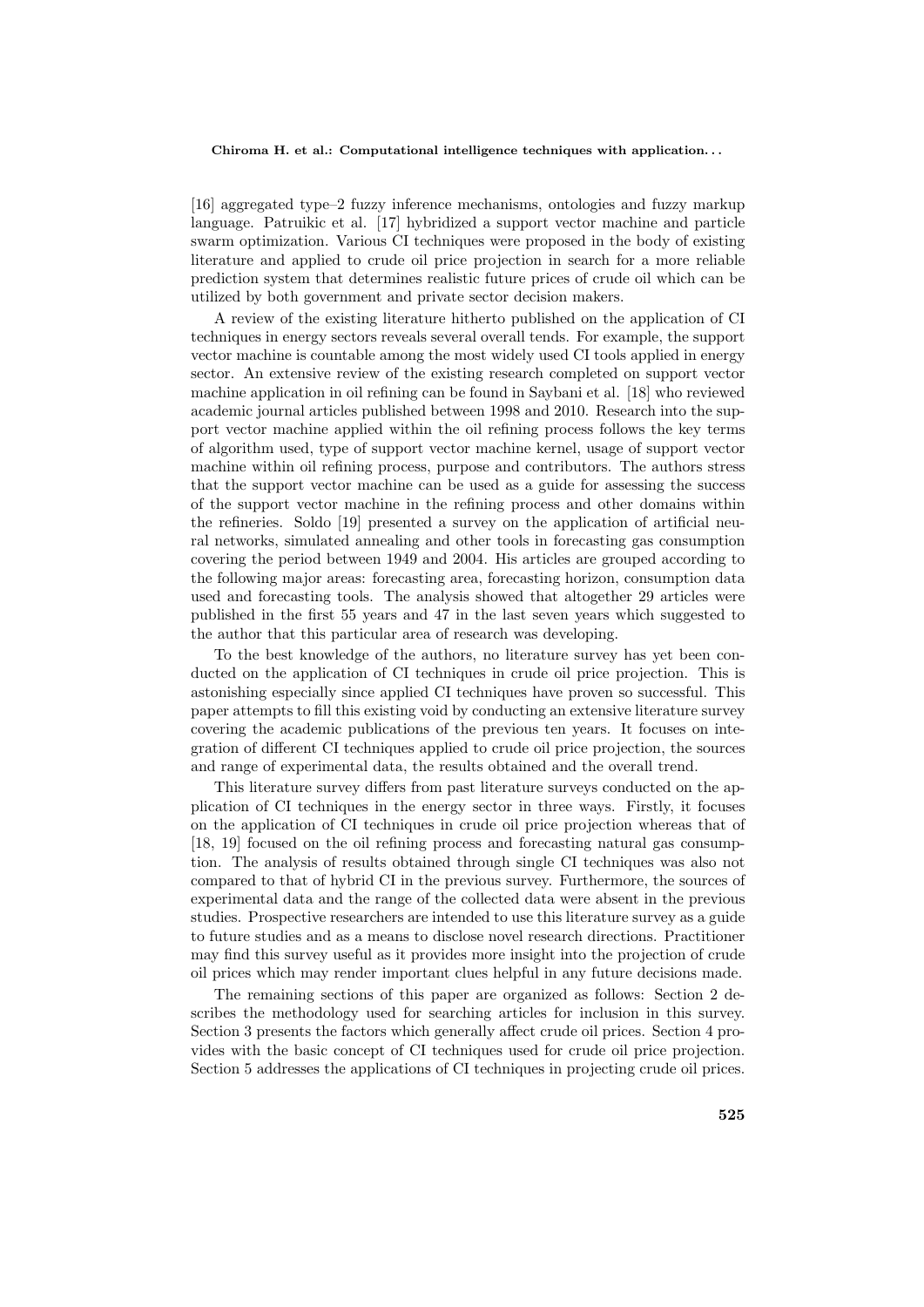Section 6 contains the analysis of various CI techniques for oil price prediction. The conclusions and proposed new research directions are presented in section 7 and 8 respectively.

## **2. Methodology**

In order to identify published articles on CI techniques which were specifically applied in either hybrid or individual form to predict crude oil prices, research was completed in two distinct phases. Firstly, the body of existent literature was retrieved online through the ACM Digital Library, IEEEXplore, Science Direct, Scopus, Springer Link, Web of Science, Google Scholar, Direct Open Access Journals (DOAJ), Microsoft Academic Search, ProQuest and CiteSeerX (see Table 1). The literature searched covered the period of publications from 1980 to 2012. This initial online search was based on such keywords as neural networks, genetic algorithms, support vector machine, genetic programming, expert systems, fuzzy logic, particle swarm optimization, ant colony, rough set, etc and each of the keyword is attached with crude oil price. The next stage of literature research focused on the publications accessible through the University Malaya (UM) Digital Library containing a thesis database and a repository of e–journals, e–books, web resources and selected bibliographies. However, this search did not yield the expected number of publications required for the literature survey, as only 35 relevant publications could be identified. During the second search phase, every article initially retrieved was scrutinized and reviewed to ensure it met the required criteria for selection before it was included in the literature survey. Each article had to contain an empirical description of applied CI techniques in hybrid or individual form to predict crude oil prices. The criteria set up for screening led to the rejection of a number of articles resulting in the inclusion of a total of 61 articles. These 61 articles were published between 2001 and 2012 but no articles matching the said criteria were found for the years 2002 and 2003.

| <b>Engines</b>     | URL                                     |
|--------------------|-----------------------------------------|
| Scopus             | http://www.scopus.com                   |
| Science Direct     | http://www.sciencedirect.com            |
| CiteSeerX          | http://citeseerx.ist.psu.edu/index      |
| Google Scholar     | http://scholar.google.com               |
| <b>DOAJ</b>        | http://www.doaj.org/                    |
| <b>IEEExplore</b>  | http://ieeexplore.ieee.org              |
| MS Academic Search | http://academic.research.microsoft.com/ |
| UM Library         | $\frac{http://www.umlib.um.edu.my/}{$   |
| ProQuest           | http://search.proquest.com/pqdtft/index |
| Springer Link      | http://www.springerlink.com/            |
| Web of Science     | http://webscience.org/                  |

**Tab. I** *URL for the search engines through which research literature were identified.*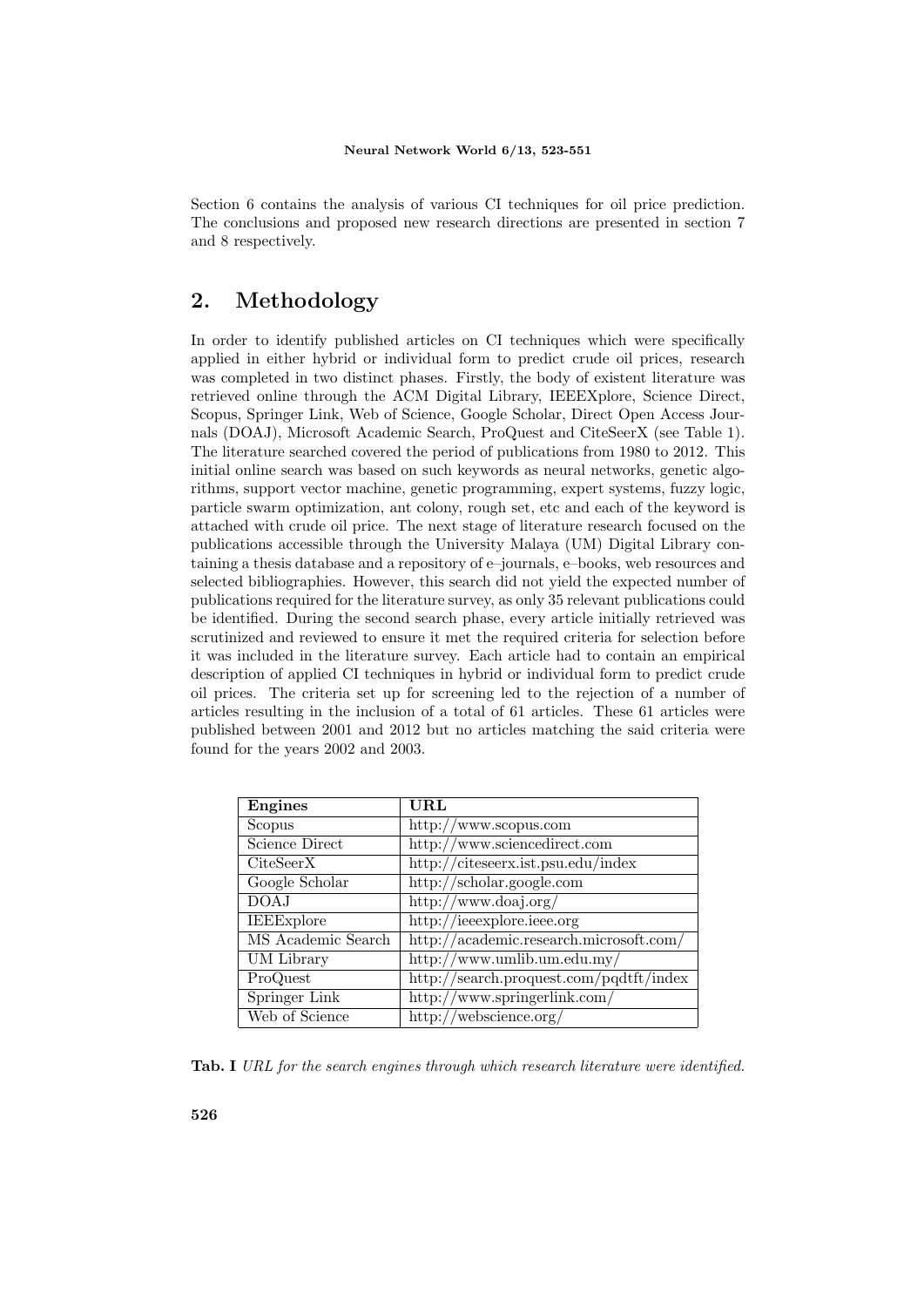Furthermore, articles describing the factors affecting crude oil prices and other relevant literature were also included in the survey. In total, 98 publications (journal articles, conference papers, theses, web resources and monographs) were successfully selected for the purpose of this study.

## **3. The crude oil market**

### **3.1 Factors affecting crude oil price fluctuation**

Ji [20] classified the major factors responsible for influencing crude oil price fluctuation into six categories which are as follows: Macroeconomics, speculation, stock market, supply and demand, exchange rate, and commodity market. Yi and Qin [21] identified the factors politics and military interference as the major contributors to volatile crude oil prices. In a study conducted by Zhang et al. [22] prices of crude oil before, during and after Gulf War of 1991 and the Iraq War of 2003 were analyzed using empirical mode decomposition based events analysis. Historical data were collected from West Texas Intermediate and Brent crude oil prices dating from 30 March 1990 to 31 May 1991. The aim was to assess the impact of unpredictable events on crude oil prices. Empirical evidence from this study indicated that crude oil prices hiked up in the face of unpredictable and uncertain events and dropped to normal figures afterwards. In a related study, Ortiz–Cruz et al. [23] depicted daily crude oil prices on a graph for a period of 25 years extracted from the Energy Information Administration of the US Department of Energy (EIAUSDE). The uncertain events affecting the oil prices were indicated on the graph as shown in Fig. 1. Zhang et al. [24] used crude oil prices of West Texas Intermediate covering the period between 1946 and 2006 which were graphically represented as shown in Fig. 2.



**Fig. 1** *West Texas Intermediate crude oil prices over a period covering 1 January 1986 to 15 March 2011. Source: [23].*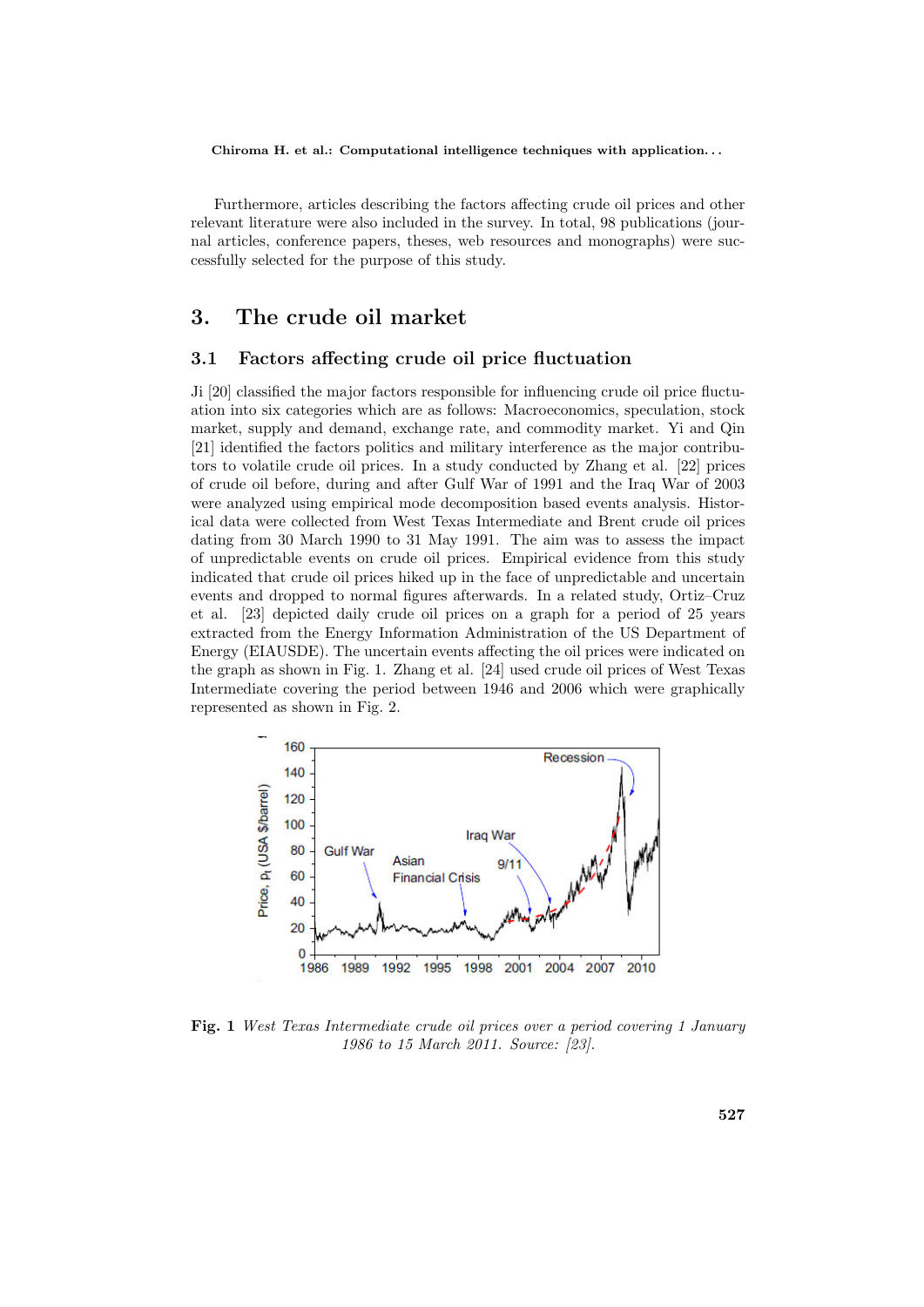

**Fig. 2** *West Texas Intermediate crude oil prices from January 1946 to May. Source: [24].*

## **4. Basic concept of the CI techniques**

### **4.1 Artificial neural network**

The original aim of the creation of artificial neural network was to mathematically represent the processing of information in biological systems [25]. The artificial neural network is a system that processes information similar to the human brain and constitutes a general mathematical representation of human reasoning. These networks are built on the following assumptions [26]:

- 1. Information is processed by neurons
- 2. Signals are communicated between neurons through established links
- 3. Every connection between neurons is associated with weight; transmitted signals between neurons are multiplied by the weight.
- 4. Every network neuron applies an activation function to its input signals so as to regulate its output signal.

### **4.2 Genetic algorithms**

The evolutionary computation community of researchers has not achieved a consensus on the definition of genetic algorithms [27]. According to Barschi [28], genetic algorithms are evolutionary algorithms meaning that they evolved individually in a population by selection, crossover and mutation. Stochastic and heuristic search evolve from genetic algorithms which operate on any data type according to the operators of such data. Genetic algorithms maintain a fixed number of solutions through repeated procedure at every generation. With each new population, individual fitness is evaluated and another population of solutions is created according to the fitness value of each chromosome [29]. Generated members are formed from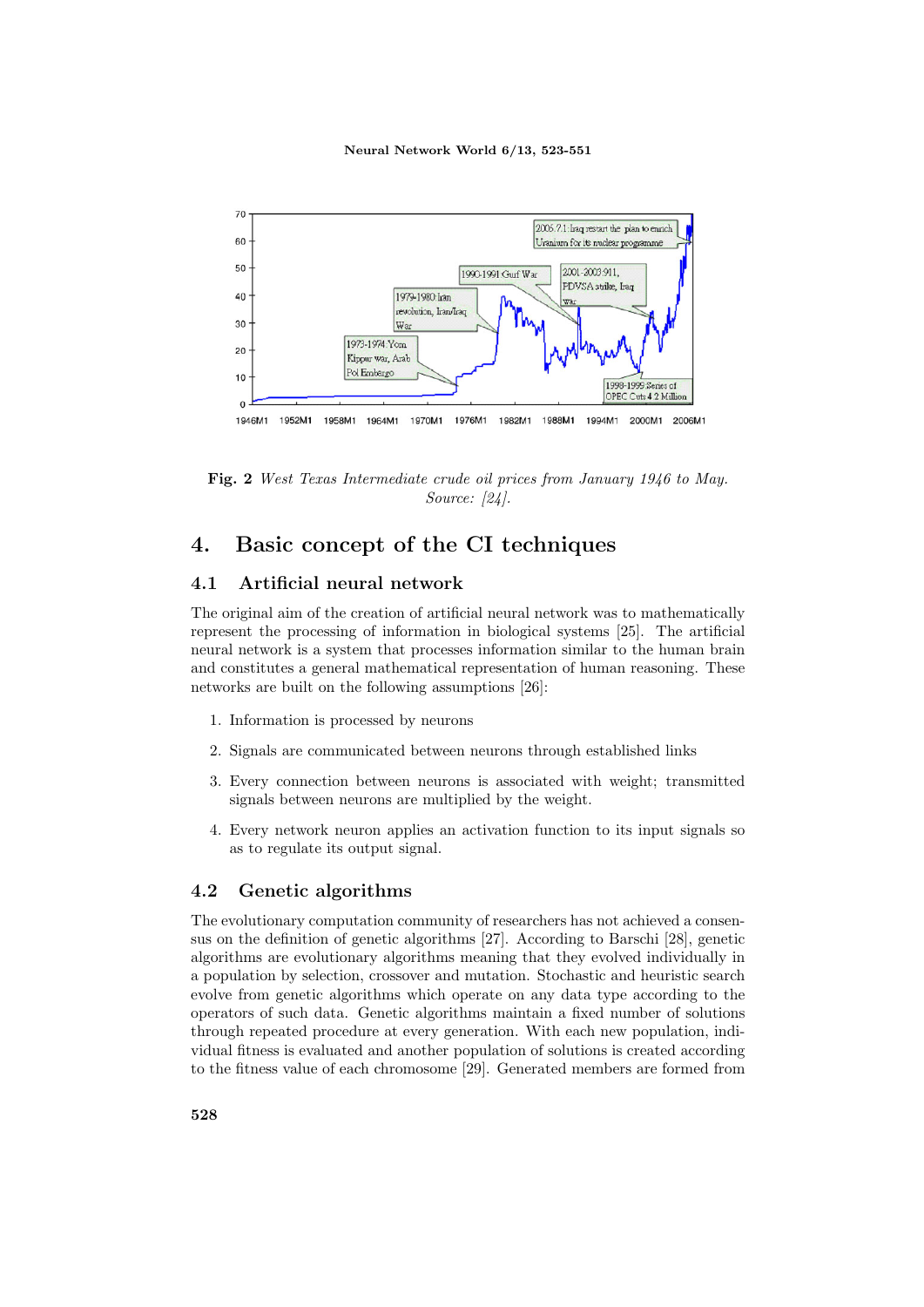these two stages and this process is continuously repeated until no improvement of the settings occurs [30].

## **4.3 Genetic programming**

Genetic programming differs from genetic algorithms in terms of problem representation. In genetic programming, a tree is used instead of string. The procedure for searching optimum solutions in both techniques is almost identical. Initially, computer programs such as Boolean, vector, real, complex, symbolic, integer, or multiple values are generated at random. The fitness of each computer program is then evaluated and the program with the highest fitness value selected as the optimum solution once the criteria set for termination is reached. The old populations are replaced by means of crossover, mutation and reproduction [31].

### **4.4 Particle swarm optimization**

The choreographic behavior of birds and insects inspired [32] to propose particle swarm optimization (PSO). The individuals in PSO refine their knowledge of the given search space and have particles referred to as position and velocity. According to this optimization method, two individuals in a population are not engaged in crossover, mutation and particle substitutions in the course of running PSO. PSO operates by inviting to search for the position of the highest fitness in a search space. A memory function is embedded in every particle, and two pieces of information are responsible for adjusting the particle trajectory, namely the best location stayed at present and the best global location reached by the entire swarm. PSO uses an evaluation function to assign fitness values like other optimization techniques. The global best is the highest fitness value reached by a swarm while best local is the highest fitness value that an individual particle has attained. Global and local best are remembered by each particle [32].

### **4.5 Fuzzy logic**

Certain techniques involving principles of human cognition are being commonly referred to as logic. Classical logic is primarily concerned with statements or propositions that are considered as either to be true or false. Variables that represent propositions are considered part of classical logic since any combination of the variables is either true *or* false and cannot be true *and* false or a combination of both. Learning the rules that permit new logical variables to be yielded as functions constitutes the key ingredient. When *n* logical variables  $x_1, x_2, \ldots, x_n$  are given, then  $x_1$  is true,  $x_2$  is false ...  $x_n$  is false. Another logical variable *y* can be defined by a rule as function  $x_1, x_2, \ldots, x_n$ . Rule: if  $x_1$  is true *and*  $x_2$  is false *and*... *and*  $x_n$ is false, then *y* is false [33].

### **4.6 Rough set theory**

The mathematical basis of rough set theory is built on the indiscernible relation generated by objects. The elementary set is referred to as the set of similar objects forming similar fundamental granules (atoms) of information about the outside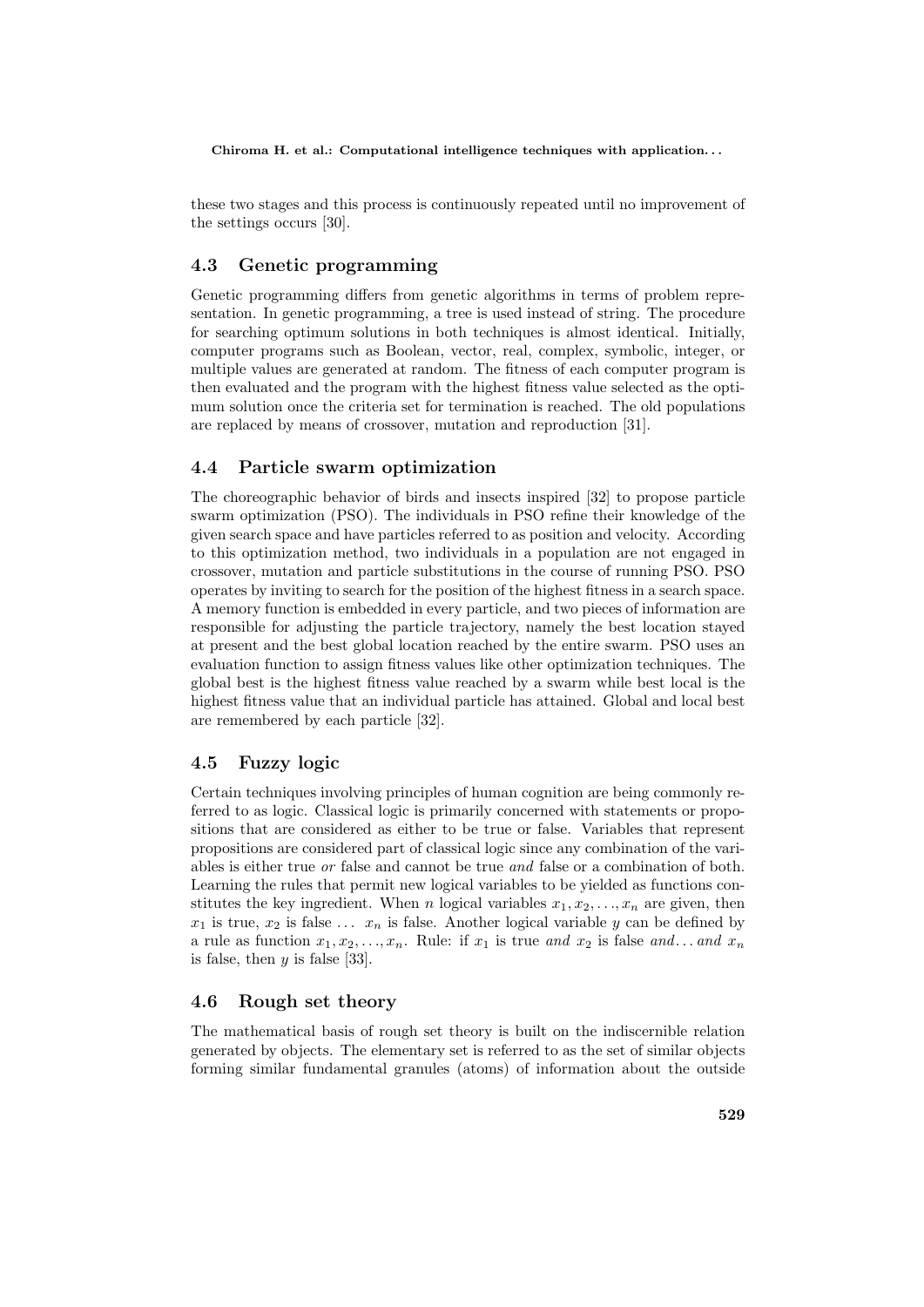world. The union of elementary sets is called 'crisp', else a set is referred to as 'rough set'. In a rough set, objects without certainty are classified as members of the set or compliment whereas a crisp set possesses no element restrictions. Operations of rough set theory are used for pattern detection in data. The technique used in rough sets is also referred to as machine learning, statistics, knowledge discovery and inductive inference. Results generated from operations of rough set theory are subject to interpretation outside the theory. The indiscernibility relation is formulated in form of an information table, information system or attribute value table. If the conditions and decisions are differentiated in an information table, the table is called a decision table [34].

### **4.7 Expert systems**

Expert systems are computer application programs developed to perform expert tasks which provide a solution to a problem in a specific domain. Knowledge of the domain is coded in the application program and the program uses the coded knowledge and specified control strategy to reach a decision. Expert systems are not referred to as a single program because of the necessary integration of several constituents [35]. The main components of expert systems are according to Merritt [36], knowledge base which consists of the expert representation of declarative frequently in *if then* rules; working storage which means the data associated with a solved problem; inference engine which refers to the codes executing recommendations derived from the knowledge base and the associated data; user interface which consists of the code which provides the point of interaction between the user and the system.

## **5. Applications of hybridized and single CI techniques in crude oil price projection**

The CI techniques as described in Section 4 have also been explored in financial predictions. Hybridized and single CI techniques have been applied to predict crude oil prices using voluminous historical data to build prediction models. Part of the hybrid CI technique is to integrate two or more learning models that operate differently to exploits diverse features. The performance exhibited by hybrid learning models is superior to that of single learning models since their original limitations are eliminated by capitalizing on the strengths of each of the single CI technique in the constituent of the hybrid CI technique [37]. However, the application of a hybrid intelligent model does not automatically guarantee superior performance due to the requirement of choosing the correct and compatible hybridization models as well as selecting optimal parameters which significantly determined the performance ability. Documentary evidence shows that the hybrid CI technique is superior to the single CI technique when properly designed [38]. In some cases, CI techniques are fussed with econometrics or statistical tools such as Autoregressive Integrates Moving Average (ARIMA), Autoregressive Moving Average (ARMA), Autoregressive Conditional Heteroskedasticity (GARCH), etc.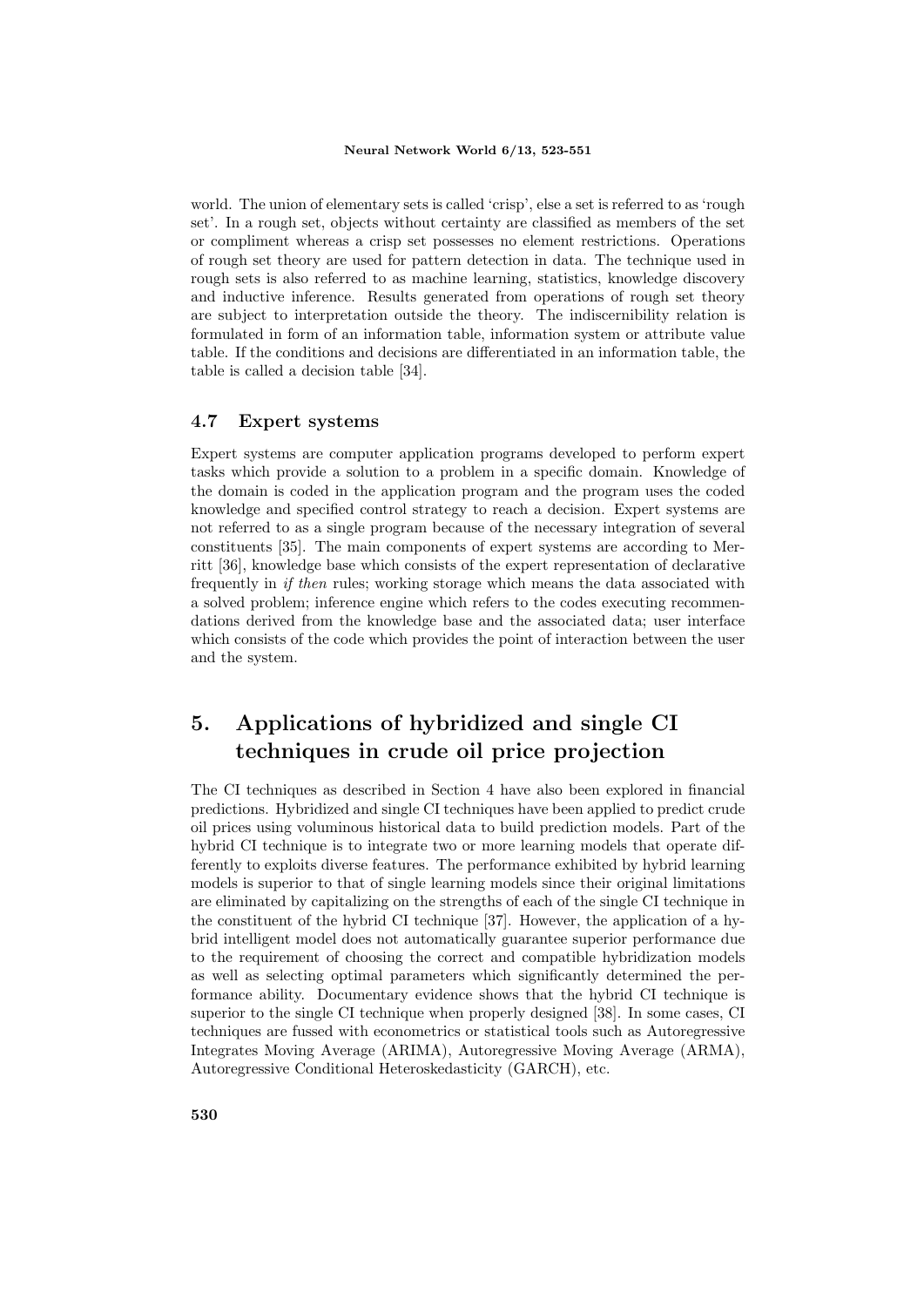In the work of Fan et al. [39] Pattern Modeling and Recognition System (PMRS), Elman Networks (EN) and Generalize Pattern Matching based on Genetic Algorithms (GPMGA) models were used for creating a multi-step prediction tool applicable to crude oil prices. The prediction results indicated that GPMGA outperformed PMRS and EN with an absolute mean percentage error of approximately 2%. In a related study, Ghaffari and Zare [40] collected data set of crude oil prices from West Texas Intermediate from 2004 to 2007 and adopted an adaptive network-based fuzzy inference system (hybrid of neural networks and fuzzy logic) proposed by Roger Jang in 1993 to project crude oil prices. 68.18% prediction accuracy was achieved in the research. In addition, [41] applied the concept of genetic algorithms to optimized architectural parameters of neural networks. Data of spring crude oil prices were collected for a period covering the years 1983 to 2006 extracted from West Texas Intermediate to create a forecasting hybrid system called a neuro–genetic model in order to project monthly crude oil prices. Results suggested that it attained a considerably good prediction accuracy.

Additionally, Mingming and Jinliang [42] built a multiple-wavelet recurrent neural networks model incorporating wavelet and recurrent neural networks. Wavelet was used to capture pattern in the crude oil price historical dataset, and recurrent neural networks was used to forecast crude oil prices at each scale. The data covered the period from 1946 to 2010 acquired from Brent and West Texas Intermediate crude oil representing European and US oil markets. The study showed that the created multi-wavelet recurrent neural networks model possessed the ability to accurately forecast the subsequent year's world crude oil prices.

On the other hand, Yu et al. [43] adopted an empirical mode of decompositionbased neural networks as proposed earlier in 1998 by Huang et al. and integrated it with ensemble learning to form the Empirical Mode Decomposition-Based Neural Network Ensemble Learning Pattern (EMDNNELP). Historical exemplars for crude oil prices were acquired from the EIAUSDE website published by the US Department of Energy for a period of 1986 to 2006. The dataset was used to model EMDNNELP, and its effectiveness was evaluated with historical data from Brent and West Texas Intermediate crude oil for one-step-ahead prediction. ARIMA, empirical mode decomposition–feed forward neural networks–adaptive linear neural networks, empirical mode decomposition- ARIMA, single-feed-forward neural networks and single ARIMA models were also subjected to the process of forecasting crude oil prices for the purpose of evaluating the performance of EMDNNELP. Results from the experiments indicated that the EMDNNELP model outperformed all other models in terms of prediction accuracy.

In another study, Malik and Nasereddin [44] used several models to forecast quarterly growth of Gross Domestic Product (GDP) based on crude oil prices. The models consisted of simple random walk, autoregressive, linear with lagged oil and GDP, cascaded artificial neural networks with GDP only, cascaded artificial neural networks with GDP and oil and conventional artificial neural networks with GDP and oil. Crude oil data for modeling were collected from the Bureau of Labor Statistics and GDP data were collected from Bureau of Economic Analysis for a period from 1947 to 2004. All models were exposed to one-quarter-ahead-forecast and the results indicated that cascaded neural networks outperformed all models considered in this study.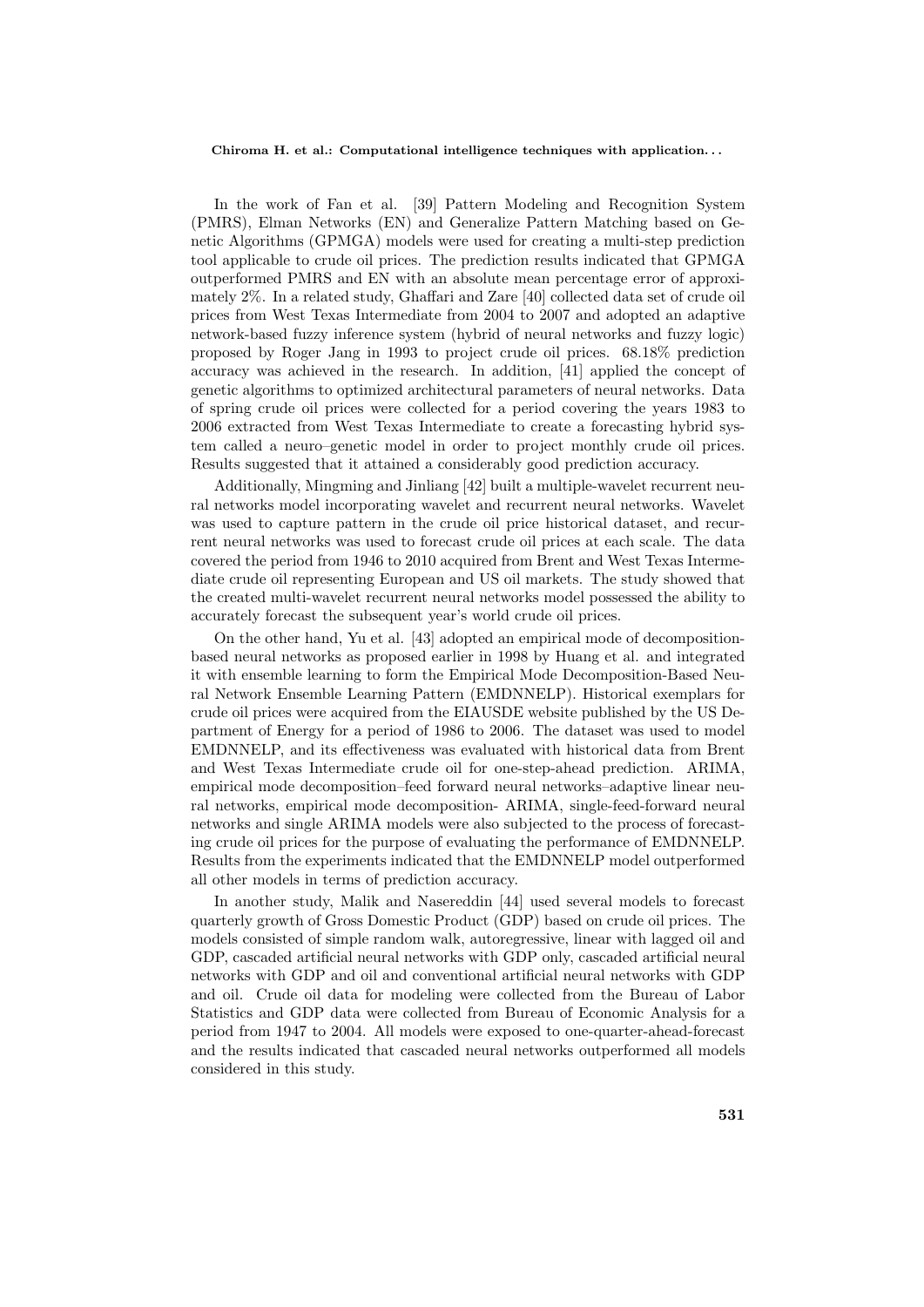Crude oil price data were obtained from the EIAUSDE for a period from 1985 to 2007 by Azadeh et al. [45] who proposed neural networks–fuzzy regression algorithms used to estimate long term crude oil spot prices. Fuzzy regression and neural networks models were used to predict the prices whereby the neural networks proved superior to the fuzzy–regression but a hybrid model of the two produced better results than each individual model.

In a related study, Bao et al. [46] sourced historical data of crude oil spot prices of Brent and West Texas Intermediate crude oil as recorded by the EIAUSDE for a period from May 1987 to July 2007 and January 1991 to July 2007 respectively. Wavelet and least-square-support vectors were utilized for the price prediction and the experimental results suggested that wavelet transformation gave a better prediction outcome than least-square-support vectors. However, the hybrid model yielded the most superior forecast accuracy. Also, Alaxandridis and Livanis [47] performed a prediction experiment using data collected from the EIAUSDE on West Texas Intermediate crude oil prices for a period from January 1986 to October 2007 and applied wavelet neural networks to predict the crude oil prices of the following one, three and six months.

Ma [48] collected data covering New York Harbor residual oil prices from November to April 2007 and deployed two neural networks models of symbol evolutionary immune clustering neural networks and radial basis function neural networks to forecast crude oil prices. Their compared performance showed that symbol evolutionary immune clustering neural networks performed better than radial basis function neural networks. However, a study conducted by Tehrani and Khodayar [49] which applied genetic algorithms to optimized neural networks and used experimental sample data collected from West Texas Intermediate crude oil spot prices available at EIAUSDE covering a period from 1994 to 2008 showed that the optimized neural networks deployed to predict crude oil prices and predict performance was better than that of conventional neural networks.

Additionally, a neuro–genetic and rule-based expert system was proposed in [50] and applied in this research to predict spot feature prices of gas with sample data retrieved from the EIAUSDE covering a period from January 2004 to December 2008. Enhanced prediction accuracy was attained in this study.

In a separate study, Liu et al. [51] proposed a fuzzy neural network wherein radial basis function neural networks, a Markov chain-based semi-parametric model and wavelet analysis using forecast results served as input to fuzzy neural networks and the target output constituted the actual crude oil prices. Using sample data of crude oil prices for a period from May 1987 to August 2006 acquired from Brent crude oil, a forecasting model was built which was able to capture a pattern in the historical data whose sample test results indicated high estimate correctness.

Mehrara et al. [52] proposed two models in their work for crude oil price prediction, namely group method data handling neural networks and multi-layer feed-forward neural networks. Each prediction model was built based on historical data covering a period from January 2002 to July 2009 sourced from the EIAUSDE. Out-of-sample prediction accuracy of the models was contrasted and seem to confirm that GMDHNN is superior to MLFFNN.

Pan et al. [53] developed multi–layer feed-forward neural networks with four different prediction models which represent from spot price to spot price, from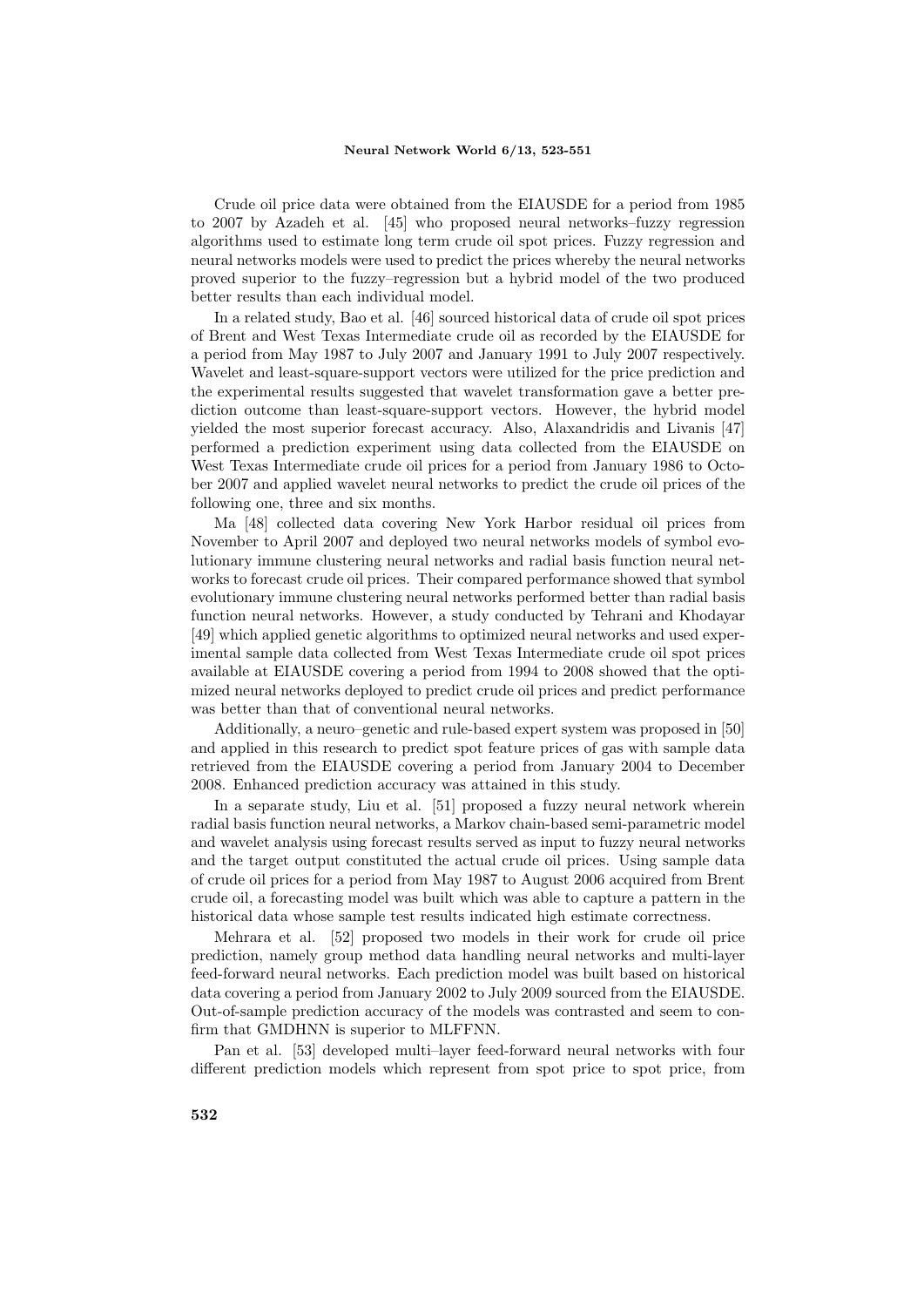future price to spot price, from spot price and future price to spot price, from spot price and lead markets to spot price in order to predict short term spot prices of crude oil with different indicators. All the models were tested with out-ofsample data of crude oil prices. The prediction results obtained for time  $(t) + 1$  was 79.95% accurate, followed by 69.74% and 60.64% for  $t+2$  and  $t+3$  respectively. The experimental data for crude oil prices were collected from West Texas Intermediate and future contrast traded in NYMEX was secured from the EIAUSDE covering the period from January 1996 to August 2007.

Alizadeh and Mafinezhad [7] proposed a Generalized Regression Neural Networks (GRNN) model for crude oil price prediction. Six factors were used as input to the model including US refinery capacity, US GDP, US dollar nominal effective exchange rate, OPEC total liquid capacity, OPEC crude oil production ceiling allocation and US gasoline ending stocks. 12 months average of Brent crude oil prices were used to model the volatility of oil prices as a result of sudden price change within 12 months out of 20 months of experimental data. This was considered in the study as crises index which also served as input to GRNN in order to reflect unexpected price changes. The simulated results generated in this work showed that GRNN possessed a good prediction accuracy. Also, the model possessed the capability of including unexpected changes in crude oil prices when carefully defined and selected. In the same year, Assareh et al. [54] forecasted the total Iranian oil demand from 2006 to 2030 using data collected for Iranian socio–economic indicators comprising population size, GDP, oil consumption, import and export data covering a period from 1981 to 2005. Linear and exponential form of particle swarm optimization and genetic algorithms models were developed in three different scenarios. This research was able to forecast Iranian oil consumption until 2030 in three different scenarios. The results indicated an annual average growth rate of 4.6%, 5.3% and 5.18% for scenario I, II and III respectively as generated by the best performing model (particle swarm optimization demand exponential). Generally, all models presented in this work proved a good forecasting power for oil demand.

In the work of Abdel–Aal [55], a hybrid model of abductive and neural networks was used to forecast one year's energy demand using historical data covering the period from January 1985 to October 1992 obtained from El–Sharkawi (University of Washington, USA). The model was able to forecast a one-year-ahead energy demand with a high level of accuracy.

Wang and Yang [56] examined the probability of predicting crude oil, heating oil, gasoline and natural gas future markets within a day by conducting an experiment with different models (neural networks, semi parametric function coefficient, nonparametric kernel regression and GARCH) with data collected for 30 minutes intraday prices and returns of the four energy future contracts sourced from NYMEX. For each of the four individual future contracts, 15 to 20 year prices of future contracts were analyzed, a period during which prices were low and on steady decline (bear market), another period where prices were high and on a steady increase (bull market) were identified. The result indicated that only heating oil and natural markets possessed the feature of being predictable within a day, especially under bull market conditions.

Yu et al. [57] proposed a CI agent-based fuzzy ensemble prediction model which integrated a support vector machine, radial basis function networks and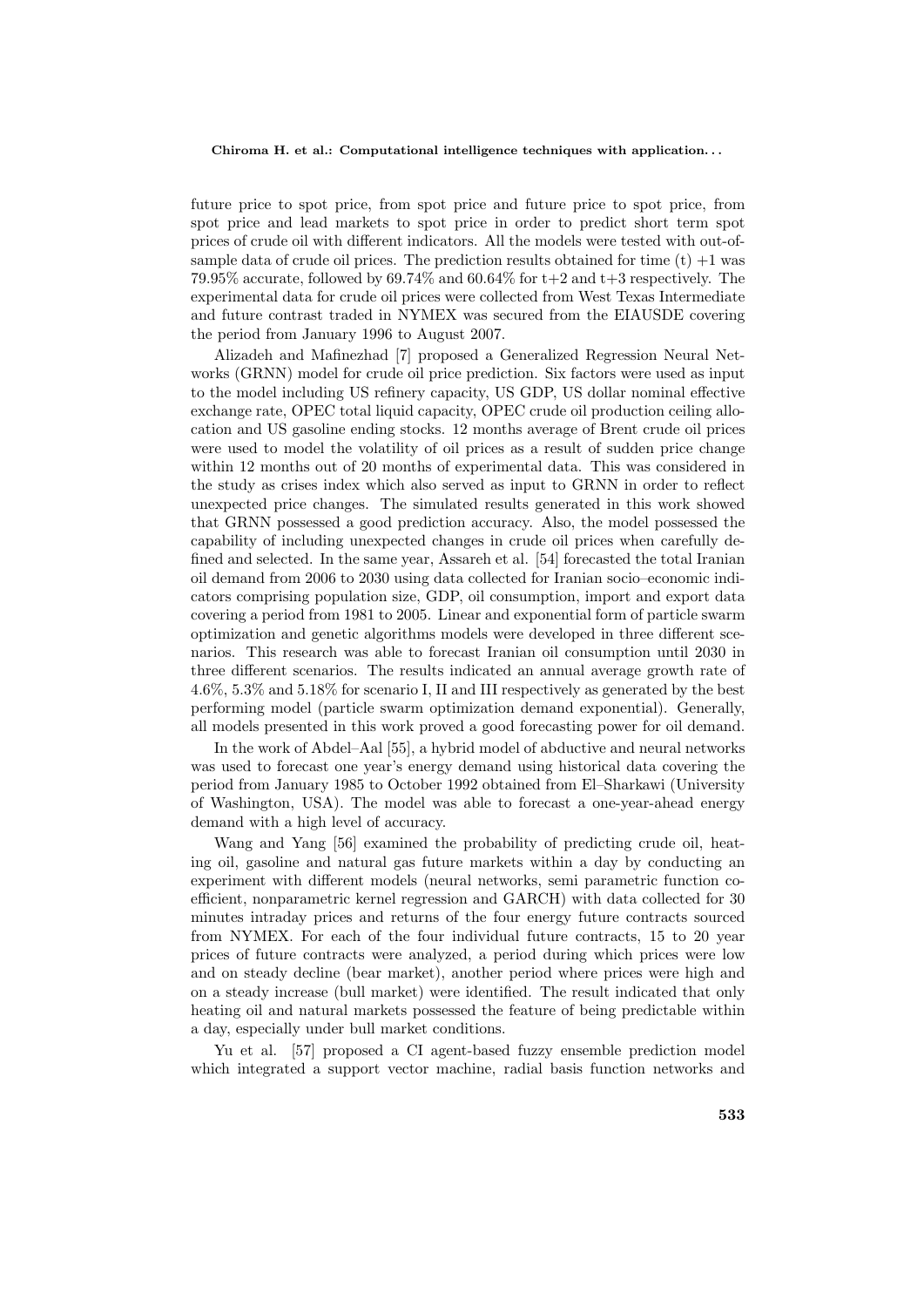back-propagation neural networks. The sample data for their study were collected from West Texas Intermediate and Brent crude oil spot prices covering a period from January 2000 to December 2007. Each of the individual models (including ARIMA) were subjected to crude oil forecasting, and the results showed that the CI agent-based fuzzy ensemble prediction model outperformed individual models in terms of prediction accuracy.

Mehdi [58] proposed a fuzzy neural networks model and gathered crude oil weekly prices from January 1989 to January 2009 collected from the Mediterranean Sidi Kerir Iranian light spot price Freight on Board (FOB). The proposed prediction model in this research was able to predict Iranian light spot prices with a high level of accuracy. Uncertainty events influencing prices of crude oil were translated into knowledge-based elements from which were derived the fuzzy rules so as to integrate expert judgment in forecasting crude oil prices and thus complement the proposed model.

Wang et al. [59] proposed a hybrid model of neural networks, rule based expert system and web–based text mining called hybrid CI system. The system used historical data of monthly spot prices of crude oil collected from EIAUSDE for a period from January 1970 to December 2002. Information on uncertainty events affecting crude oil prices were extracted through web–based text mining techniques. The proposed system operated by collecting information and comparing it to pre– defined patterns. If the information was based on irregular events affecting crude oil prices, the rule-based expert system was executed to forecast spot prices. Otherwise neural networks forecasting was executed using historical data. Simulation results showed that the performance of hybrid forecast yielded more accurate results than single neural networks forecasting.

He et al. [60] proposed a Wave Decomposition Network Value at Risk (WD-NEVaR) model to estimate crude oil market values. Historical data in the form of daily closing prices of crude oil were collected over a period from April 1983 to Jun 2006, May 1987 to Jun 2006 and January 1997 to January 2005 sourced from West Texas Intermediate, Brent and Dubai respectively. ARMA–GARCH, Wavelet Decomposition Value at Risk (WDVaR) and WDNEVaR models were used to forecast oil prices in all three markets. The findings demonstrated that the WDNEVaR model (hybrid of wavelet analysis and neural networks) produced considerably superior forecasting results as compared to the WDVaR and ARMA – GARCH models.

Jammazi and Aloui [1] built a hybrid CI model called Harr a Trous Wavelet multilayer back- propagation neural networks (HTW-MBPNN). Monthly crude oil prices were collected from January 1988 to March 2010 in the form of experimental data sourced from the EIAUSDE. The experiment was aimed at forecasting the oil prices for the next 19 months (June 2011 to December 2012). When the HTW– MBPNN forecasted results were compared to conventional back-propagation neural networks, EIAUSDE predictions and West Texas Intermediate future predicted prices indicated that the results generated by HTW–MBPNN were overall more precise than those generated by other models.

Zhang et al. [61] introduced fuzzy time series into prediction of crude oil prices. West Texas Intermediate spot prices data were obtained from the EIAUSDE covering a period from January 1991 to December 2009. Results showed that fuzzy time series could be considered as a good short term forecasting tool.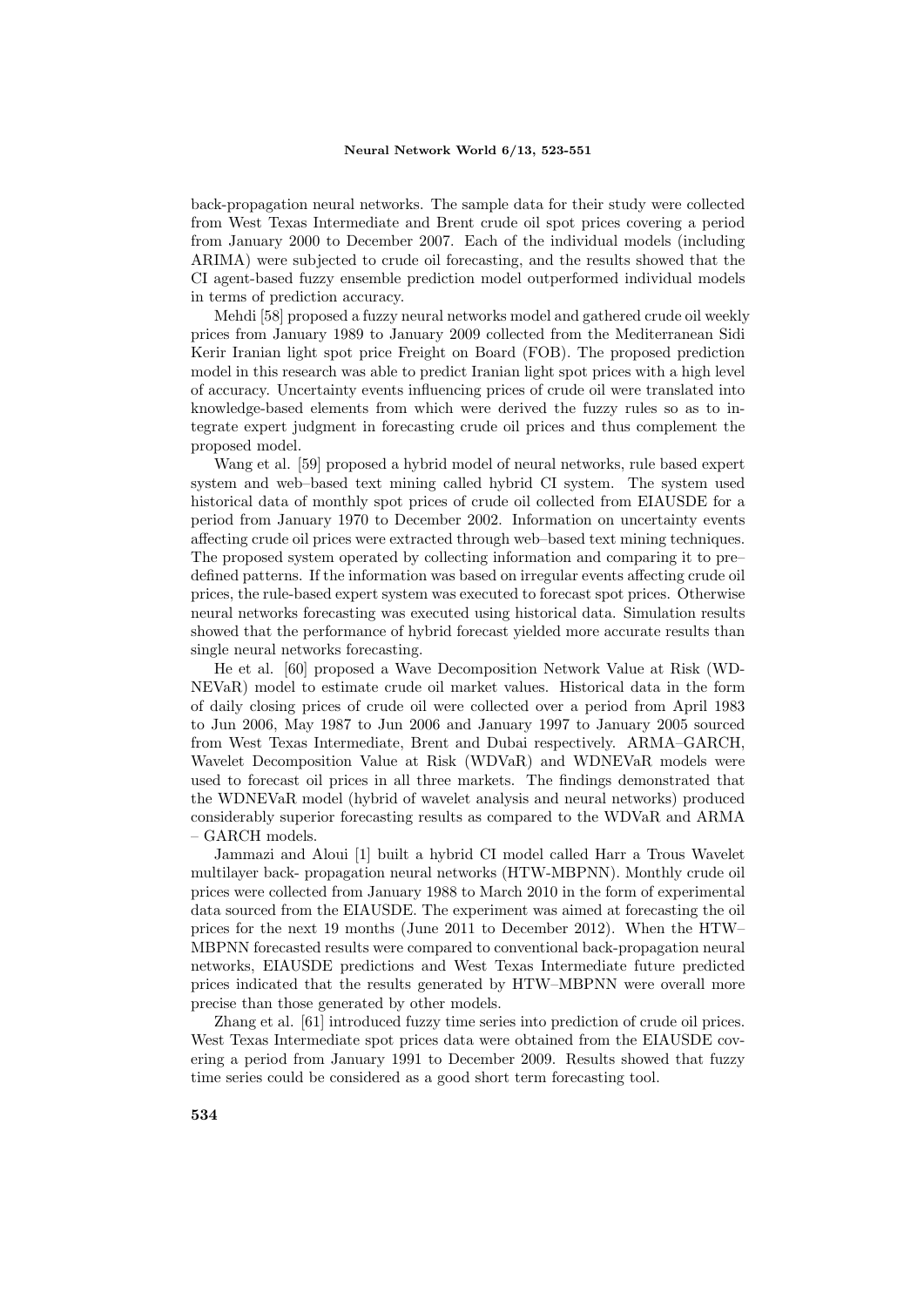Kulkar and Haidar [62] collected West Texas Intermediate crude oil prices and future contract traded in NYMEX from September 1996 to August 2007 sourced from the EIAUSDE. The two models of recurrent networks and multilayer feedforward neural networks were considered and the multilayer feed-forward was selected for the study. Three day moving average was used to remove noise in the data so as to improve forecast accuracy. Crude oil spot prices were forecasted for three days ahead using multilayer feed- forward neural networks. The one day forecast accuracy achieved was 78%, the two days accuracy reached 60%, and the three days accuracy generated 53%.

Chen and Qu [63] examined the prediction of oil field production using production data over the period of ten years (1996 – 2010) using back-propagation neural networks and polybasic linear regression to predict oil production until 2015. The results generated by both models indicated the superiority of neural networks in terms of prediction accuracy. However, Qunli et al. [64] proposed wavelet transform and radial basis function neural networks in their study. Historical data were collected from UK Brent blend crude oil spot price FOB covering a period from January 1997 to October 2008. Wavelet transform was applied on the experimental sample data to improve forecast accuracy. Radial basis function neural networks was also subjected to experimental demonstration to forecast future crude oil prices. Results from the experiment showed that a higher forecast accuracy was achieved by the radial basis function neural networks model.

Wang et al. [65] embedded a jump stochastic time effective function into neural networks in order to improve its forecast accuracy. Data used in the study were extracted from five different sources, namely Brent, West Texas Intermediate, Dubai, Daqing and Shengli. The proposed model was applied to predict fluctuating crude oil prices. The result analysis showed that the smaller the fluctuation in prices was, the more accurate the prediction became whereas highly volatile prices led to poor prediction results. The authors of this study concluded that there existed a positive correlation between predicted and original data. In the same year, [66] used multi–layer perceptron neural networks with historical data of US gas prices collected from the EIAUSDE for a period from 1949 to 2010. Prediction results indicted better prediction accuracy was attained in the study.

Fernandez [67] adopted and applied the three models ARIMA, neural networks and support vector machine to predict crude oil and natural gas spot prices using historical data for a period from 1994 to 2005 sourced from DataStream. All models were subjected to crude oil and natural gas spot price prediction. Results of the experimental analysis showed that ARIMA outperformed the neural networks and support vector machine in short-term forecasting while neural networks and support vector machine performed better in long-term forecast accuracy. However, the hybridization of neural networks and support vector machine produced superior results to any of those achieved by the three individual models considered in this study.

Lai et al. [68] proposed Wavelet Decomposition Nonlinear Ensemble Value at Risk (WDNEVaR), a hybrid of wavelet analysis and neural networks to project value at risk in crude oil market prices. Historical data on West Texas Intermediate crude oil prices used in this research were collected from Global Financial Data ranging from April 1983 to June 2006. WDNEVaR was able to measure value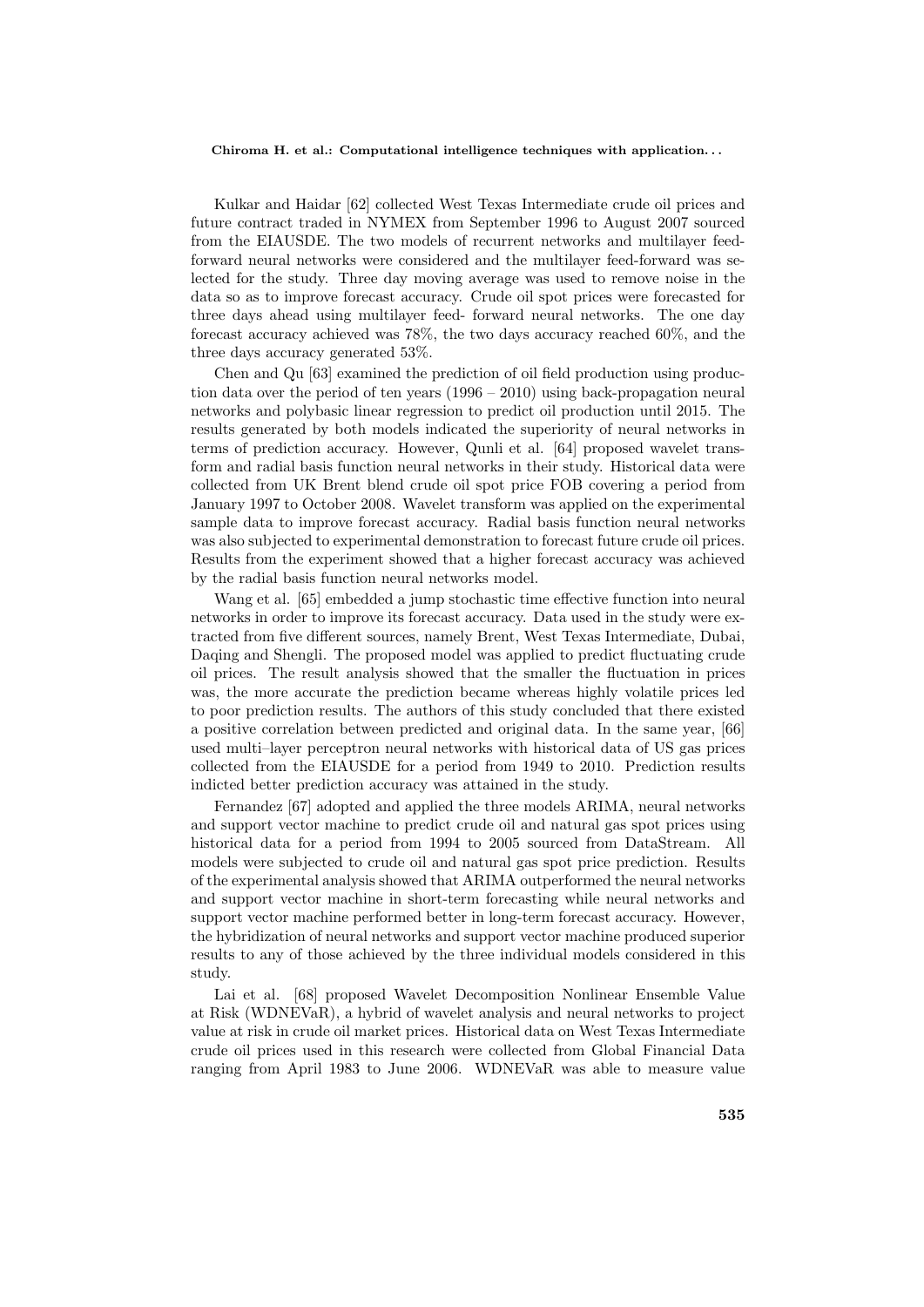at risk in crude oil market prices with higher accuracy than the predicted results produced by other models in comparison (ARMA–GARCH).

Haidar and Wolff [69] used a neural networks model to predict one-step and multi-step ahead prices of crude oil using crude oil future data and market data. Simulated results favored multi–step forecast over one-step. In addition, Pang et al. [70] used wavelet neural networks, linear relative inventory and nonlinear relative inventory models to predict one, two and three months ahead prices of crude oil based on data collected for the Organization of Economic Cooperation and Development inventory and West Texas Intermediate crude oil prices. Both data were obtained from the EIAUSDE covering a period from January 1992 to August 2006. The subsequent analysis of experimental results revealed that the wavelet neural networks model beat the linear relative inventory and nonlinear relative inventory models in terms of their prediction accuracy.

Movagharnejad et al. [71] used neural networks to forecast price differences in crude oil prices among five selected countries in the Persian Gulf region. Data for the study were collected from the American Petrochemical Institute and the EIAUSDE for a period from January 2000 to April 2010. Results proved that it was possible to accurately forecast varying crude oil prices in the Persian Gulf region.

Shambora and Rossiter [72] developed a crude oil trading system for generating buy and sell signals based on predictions produced by neural networks incorporated into the system. Historical data used in this study consisted of crude oil future contracts of NYMEX extracted from Datastream covering a period from April 1991 to December 2003. Among the selected trading strategies were buy and hold, technical analysis, naïve random walk and returns on treasury bills. The experimental results suggested that the neural networks model was superior to all other trading strategies in relation to yielding profits.

Raudys [73] proposed multi-layer perceptron to extract visual features from crude oil prices. The data used to build this forecasting model dated from November 1993 to January 2005 and were collected from West Texas Intermediate, Natural Gas–Henry, Fuel Oil No. 2 (NY), Gasoline, Unld Reg. Non–Oxy (NY) and the American Stock Exchange. The results indicated that the highest upsurges and declines in crude oil prices could be successfully and accurately predicted using multi-layer perceptron.

Panella et al. [74] considered three different models for the prediction of the dynamics in crude oil, natural gas and electricity prices in European and US markets. Sample data were collected from Europe (Brent crude oil) and the US (West Texas Intermediate crude oil) covering a period from 2001 to 2010. The models were radial basis function neural networks, adaptive neuro-fuzzy inference system networks and least-square approximation, the best prediction accuracy being achieved by adaptive neuro-fuzzy inference system networks.

Quek et al. [75] suggested novel recurrent neural networks to project prices of gold, crude oil and currency. Sample data were collected from Bloomberg and Datastream databases covering a period from 2000 to 2002. Multi-layer perceptron feed forward neural networks and Elman recurrent networks were also used to predict the prices of the mentioned commodities for the purpose of comparison. Novel recurrent neural networks was able to outperform all other models although all of them possessed the ability to capture data patterns and project future prices with good accuracy.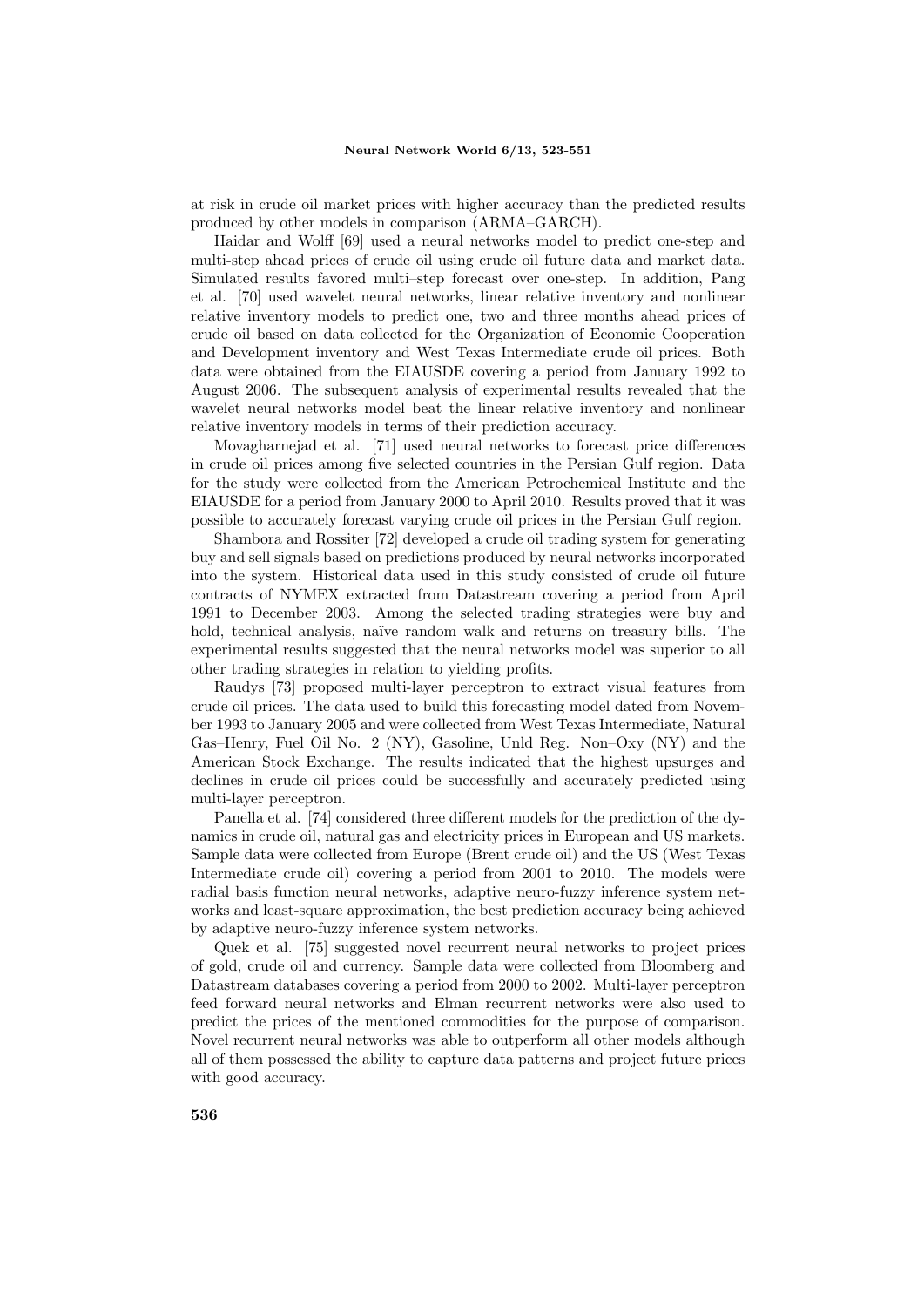Gholamian et al. [76] designed a hybrid intelligent system composed of fuzzy rule base and neural networks. The data ranging from June 1998 to November 2000 and July 1988 to December 2000 were collected for experimental simulations from Sahand Naftiran. The analysis of experimental results showed an impressive projection accuracy of crude oil prices by the system.

Kaynar et al. [77] presented neural networks and neuro–fuzzy system to predict weekly gas consumption in Turkey based on historical data retrieved from Batas A.S for a period from January 2002 to April 2006. The study revealed a strong prediction ability of the adaptive neuro-fuzzy inference system compared to ARIMA, multi-layer perceptron and radial basis function networks but their MAPE was closer to each other indicating they were also good contenders for forecasting weekly gas consumption. In an earlier study executed by [78], crude oil prices were forecasted with fuzzy neural networks using crude oil time series extracted from NYMEX. Simulated results pointed to good forecast accuracy.

The support vector machine was proposed by Xie et al. [79] to forecast crude oil prices using monthly crude oil spot prices of West Texas Intermediate for a period from January 1970 to December 2003. ARIMA and back-propagation neural networks were also used to predict crude oil prices and evaluate the performance of the support vector machine. The accuracy of the forecasted results obtained from the experimental simulations placed the support vector machine ahead of ARIMA and back-propagation neural networks.

Zimberg [80] began his research work by conducting a series of experiments with Elman networks, feed-forward neural networks and the adaptive neuro–fuzzy inference system based on West Texas Intermediate and Brent crude oil prices covering the period from1991 to 2003. After preliminary experiments, the adaptive neuro– fuzzy inference system was selected as the best performing model and adopted for implementation in the study. The selected model and an econometric model were used to predict crude oil prices in which simulated outcomes of the sample test showed that the forecast accuracy of the adaptive neuro–fuzzy inference system was higher than that of the econometrics model.

Lacks et al. [81] aimed at forecasting crude oil prices in short, medium and long term periods using neural networks and historical data collected over a period from 1999 to 2006. The experiment result established that neural networks performed poorly in short term forecasting but could efficiently predict future prices of crude oil in middle and longer periods of time.

Qi and Zhang [82] applied a conventional support vector machine and improved cluster support vector machine for predicting crude oil prices using 1000 historical datasets. Both models were used to predict crude oil prices and the results revealed that the improved cluster support vector machine produced superior forecasted results.

Malliaris and G. Malliaris [83] targeted to forecast one-month-ahead spot prices of crude oil, heating oil, gasoline, natural gas and propane, their spot prices in market being interrelated. Spot price historical data of crude oil, heating oil, gasoline, natural gas and propane were extracted from Barchart ( www.barchart.com) for a period from January 1994 to December 2002. The data of December 1997 to November 2002 were considered as experimental sample data for building the forecasted models. A multi-linear regression, a neural networks model and a simple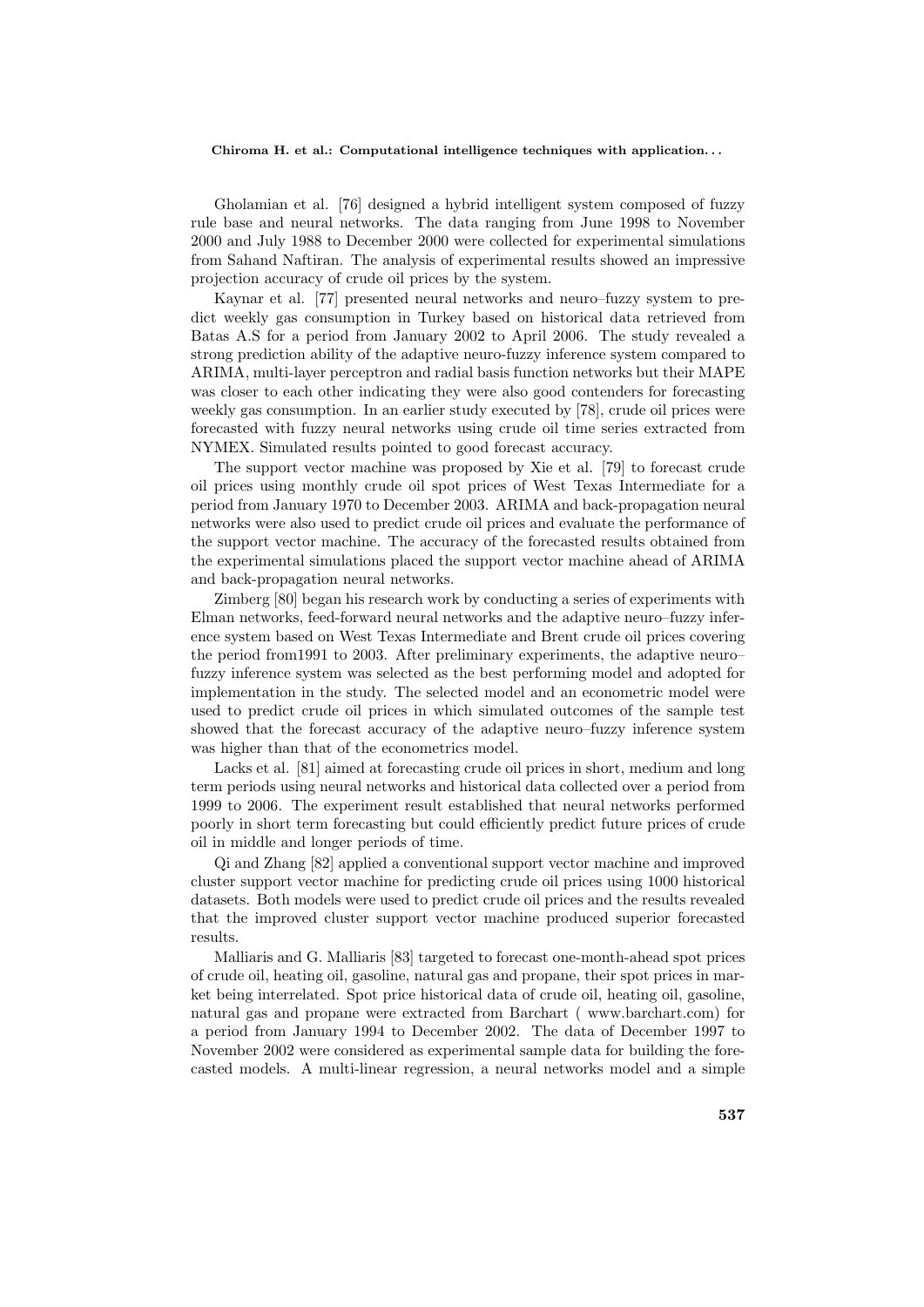model were applied in each of the energy markets and a one-month-ahead forecast was generated by each model for each market. The neural networks performed better in all markets except in the propane market.

Mingming et al. [84] proposed a wavelet Boltzmann cooperative neural networks and kernel density estimation (WBNNK) model to predict crude oil prices in relation to international gas prices. International crude oil and natural gas prices were collected for a period from 1976 to 2009 as sample data. The prediction task was fragmented into Botzman neural networks used to predict trend of oil prices and Gaussian kernel density used to predict randomization. The work analyzed the transform coefficient for international natural gas and crude oil prices and WBNNK was subsequently employed to predict crude oil prices, the experimental results suggesting good forecast accuracy.

Abdullah and Zeng [85] proposed an Artificial Neural Network–Quantitative (ANN-Q) model. Quantitative data were derived from online news and monthly crude oil prices were obtained from West Texas Intermediate for a period from January 1984 to February 2009. Two other models were also employed to evaluate the performance of the proposed model, namely Mining + Econometrics + Intelligence (intelligent algorithms) + Integration (TEI@I) nonlinear integration model and the Empirical Mode Decomposition Feed-Forward Neural Networks Adaptive Linear Neural Networks (EMD–FNN–ALNN) model. All three models were used to forecast future crude oil prices and their performances were compared. The results deduced from the following performance analysis showed that the TEI@I non-linear integration model generated the most accurate results followed by the ANN-Q and EMD–FNN–ALNN models.

Haidar et al. [86] used ARIMA, GARCH and artificial neural networks models in their study. Daily crude oil/return spot prices of West Texas Intermediate were collected for a period from January 1986 to March 2010 sourced from the EIAUSDE. A series of nonlinearity tests was performed on the observations and identified crude oil time series as being non-linear and therefore their concentration was duel on artificial neural networks because ARIMA and GARCH were not suitable tools. Crude oil prices were forecasted using artificial neural networks and the results showed a reasonably high forecast accuracy. However, the ARIMA and GARCH models possessed the possibility of forecasting crude oil prices provided that the noise in the data was smoothened.

Jinliang et al. [87] used a three step approach to predict international crude oil prices. Firstly, Botzman neural networks was used to predict prices of crude oil using historical data collected from 1975 to 2009. Secondly, random portions of the historical data were predicted using Gaussian kernel density estimation. Lastly, a hybrid of the Botzman neural networks and Gaussian kernel density estimation model was used to predict prices of crude oil which yielded high prediction accuracy as suggested by the experimental results.

Kaboudan [88] built genetic programming and neural networks forecasting models using monthly closing prices of crude oil covering a period from January 1993 to December 1998 and sourced from the EIAUSDE. The prediction accuracies of both models was then compared using na¨ıve random walk fit forecasting accuracy and the results showed that the genetic programming model was superior to the multi-layer feed forward neural networks model.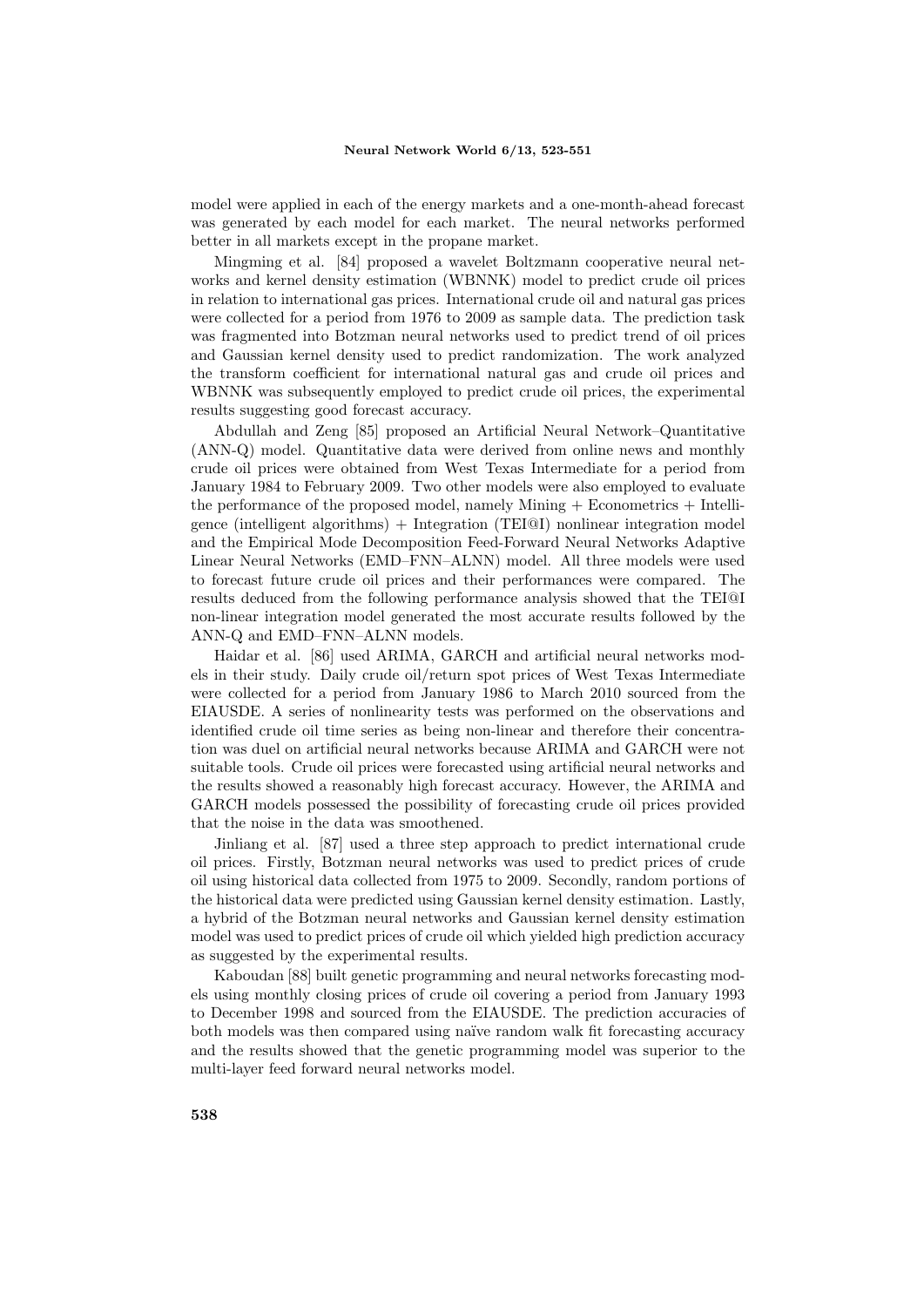Yu et al. [89] gathered historical data for crude oil prices from West Texas Intermediate and Brent spot prices of the EIAUSDE covering a period from January 2000 to March 2008. The generalized intelligent–agent–base fuzzy group model incorporated back-propagation neural networks, support vector machine regression and radial basic function neural networks. All individuals and hybrid models were used to forecast crude oil prices, the computation based on trapezoidal fuzzyfication. As result, the generalized intelligent–agent–base fuzzy group proved to be a reliable instrument for predicting crude oil prices which outperformed all other individual models.

Moshiri and Foroutan [90] obtained the historical data of crude oil prices required to build a prediction model from NYMEX covering a period from 1983 to 2003. ARIMA, GARCH and artificial neural networks models were used to predict crude oil prices. The forecasted results yielded by the models confirmed the superiority of the artificial neural networks model over ARIMA and GARCH in terms of forecast accuracy, especially in a chaotic time series.

Torben [91] compared the prediction performance of ARIMA, structural vector error correction and artificial neural networks regression. The data used to build forecast models were quarterly crude oil prices for FOB covering a period from the first quarter of 1986 to the fourth quarter of 2009. All three models were applied to forecast crude oil prices and their performances compared. The results indicated that the structural vector error correction performed the worst, ARIMA yielded good results and the artificial neural networks regression model produce the best results.

Shouyang et al. [92] proposed TEI@I methodology for predicting prices of crude oil using both quantitative and qualitative historical data to build a forecast model. This approach integrated several modules: a man–machine interface which provided an interaction point between the system and user; web–based text mining to extract information on uncertainty events influencing price of crude oil from the internet and served as a rule-based expert system which received the information from the web–based text mining module and determined its effect on crude oil prices based on stored knowledge; the econometric module which applied ARIMA to model the linear component of crude oil prices and artificial neural networks which captured a non-linear pattern in the time series of crude oil prices. The data used to build the ARIMA and artificial neural networks model were monthly spot prices of West Texas Intermediate covering the period from January 1970 to December 2003. The forecast results yielded by ARIMA and artificial neural networks, the effects of irregular events as determined by web–based text mining and a rule-based expert system, were fussed to produce an integrated forecast of crude oil prices. The forecast results produced by the artificial neural networks and ARIMA were then contrasted with the integrated forecast and the experimental analysis suggested that the integrated forecast results were superior. Khashman and Nwulu [93] designed a support vector machine model using weekly spot prices of West Texas Intermediate crude oil sourced from the EIAUSDE covering the period from January 1986 to December 2009. The model was applied to predict crude oil prices and a rate of 81.3% accuracy was achieved.

Xu et al. [94] proposed a rough set and wavelet neural networks (RSWNN) hybrid model for analyzing the factors that affected crude oil prices and predict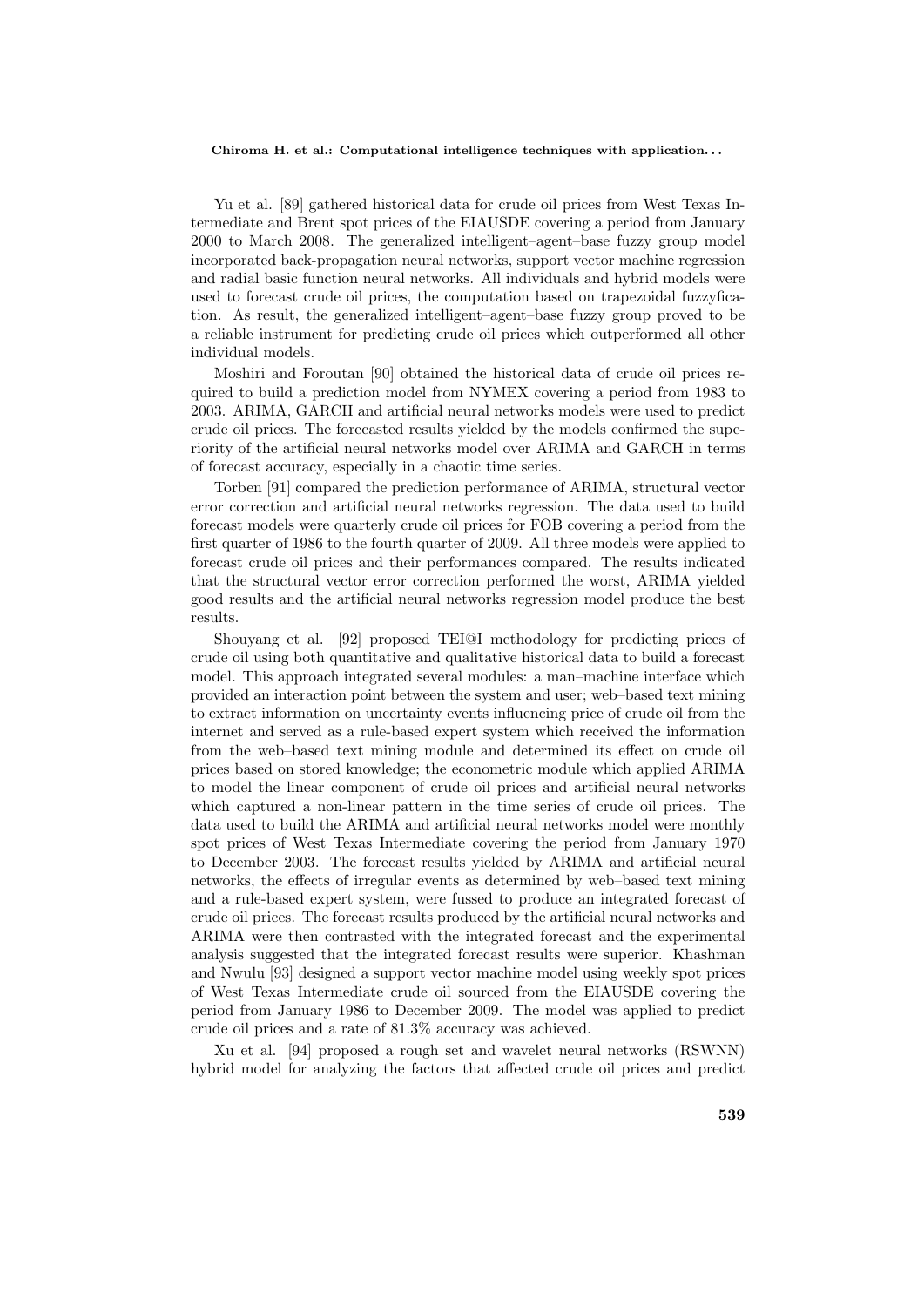future prices. Their approach consisted of text mining, rough set and wavelet neural networks. Text mining retrieved the necessary data on the factors affecting crude oil prices from the EIAUSDE, Reuters and Brent crude oil. Rough set further refined the document and extracted the main factors influencing crude oil prices while wavelet neural networks classified the factors according to their degree of significance. Historical data of these main factors were collected from 1970 to 2005 sourced from Brent crude oil. The simulation results showed that the model served as a good forecasting instrument for projecting oil prices.

A study of Chinese crude oil production and consumption was conducted by Ma and Wu [95] using production and consumption data from 1995 to 2008. A Grey forecasting model and Grey neural networks forecasting model were built and applied to predict national crude oil production and consumption from 2009 up to 2015. The subsequent comparison of the forecast results generated by both models indicated that Grey neural networks possessed a superior ability to project crude oil production and consumption.

Khashman and Nwulu [96] conducted a comparative analysis of the support vector machine and back-propagation for the prediction of crude oil prices. Both models were build based on West Texas Intermediate crude oil prices data collected from the EIAUSDE covering the period from January 1986 to December 2009. The prediction results generated by each model were compared, the back-propagation model proving superior to the support vector machine. Phichhang and Wang [97] proposed a hybrid model of neural networks and GARCH to forecast the crude oil price volatility in Chinese and US crude oil markets. US spot price FOB and Chinese Daqin spot price FOB were collected from the EIAUSDE, the sample data covering the period from 1997 to 2010. The comparative analysis of hybrid and GARCH indicated a definite superiority of the hybrid model.

Yu et al. [98] proposed a knowledge-based forecasting system integrating text mining and rough set. Text mining was responsible for searching the internet and the internal file system to collect both regular factors and uncertainty events influencing crude oil prices, creating a metadata repository and generating pattern and rules. Rough set further refined the pattern and rules generated by text mining and predicted future crude oil prices. ARIMA, linear regression model, auto– regression integration moving average and back-propagation neural networks were used to evaluate the effectiveness of the proposed technique. The data required for building the comparative models were collected from the EIAUSDE and West Texas Intermediate covering the period from January 1970 to October 2004. The prediction results generated by all models were then compared and the results proved the superiority of the proposed model to the other techniques.

## **6. Analysis of Various CI techniques for oil price prediction**

Tab. II offers an overview of research works reviewed in this paper, the first column containing different CI models proposed by several researchers, the majority proposing hybridized CI techniques to predict future crude oil prices.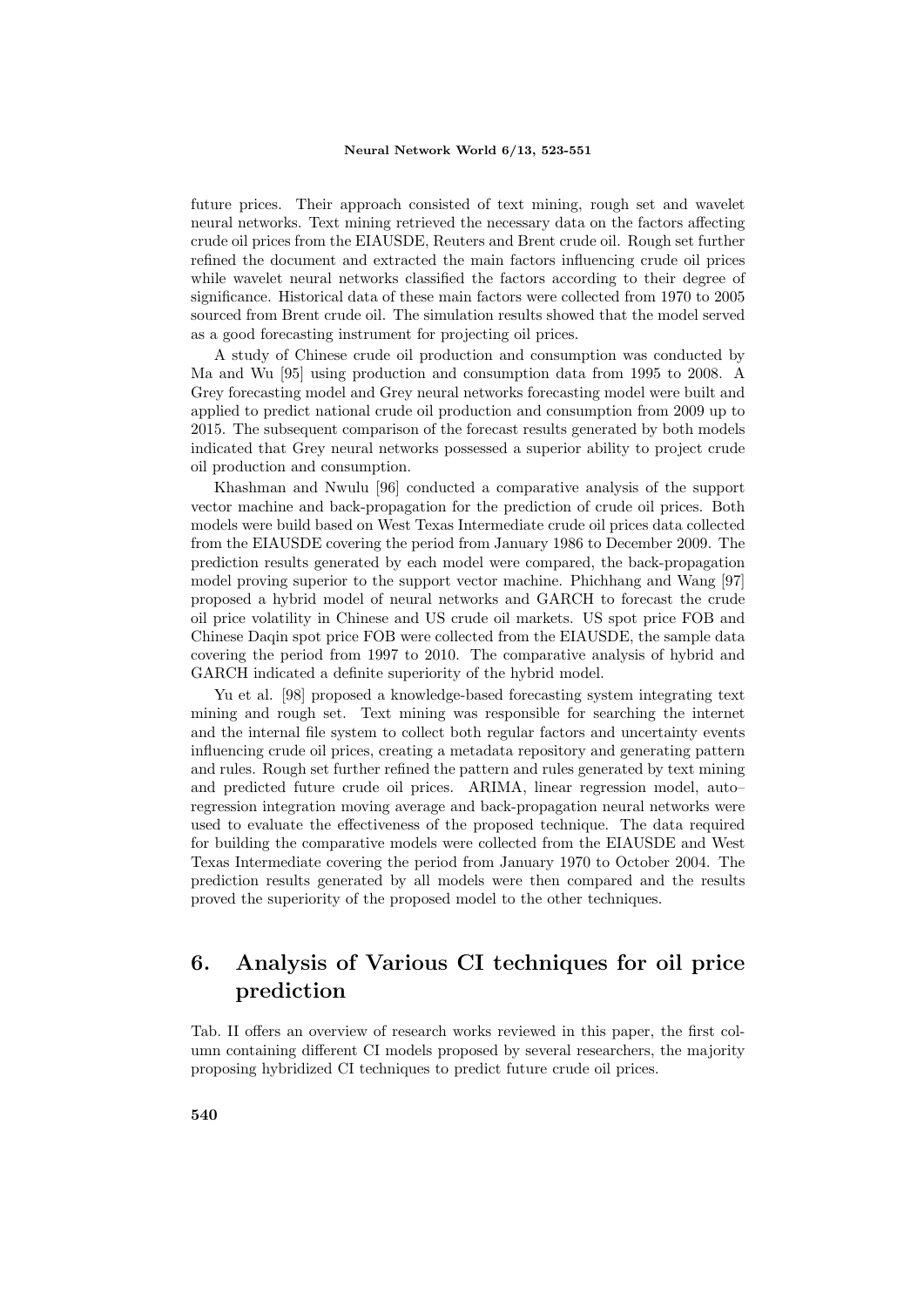All methods proposed by the authors in their separate studies superseded chosen techniques for comparison as established in each work, except in the study conducted by [85] in which the performance of the proposed model proved inferior. Hybridized CI models generally generated superior results to individual models. The second column lists the sources of the experimental data used to build the respective forecasting models. Most research was based on data of West Texas Intermediate and Brent crude oil prices representing US and UK crude oil markets, mostly extracted from the EIAUSDA. Only a few studies sourced their experimental data elsewhere or did not disclose their sources at all. The data gathered were extracted at different intervals (daily, weekly, monthly and quarterly) depending on the respective research objective. For example, [60] collected on daily bases, [93, 96] weekly, [1] monthly and [91] quarterly. The third column specifies the coverage period of the sources data, the most extensive being [42] followed by [66]. Ma [48] limited their data period to that of only five months which constitutes the shortest period of data used in all included studies. The fourth column indicates the trend of publications. The highest number of ten publications was recorded in 2008 and lowest of one publication in 2004. Overall, the trend shows an increasing number of publications with 44 of 61 research papers published within the last five years. The last column lists the names of the respective contributors.

| <b>Proposed Model</b>   | Source of Data           | Covered pe-                | $\operatorname{Year}$ | Authors     |
|-------------------------|--------------------------|----------------------------|-----------------------|-------------|
|                         |                          | riod                       |                       |             |
| Neural networks         | American Petrochem-      | January, 2000              | 2011                  | Movaghar-   |
|                         | ical<br>Institute<br>and | to April, 2010             |                       | nejad<br>et |
|                         | <b>EIAUSDA</b>           |                            |                       | al.         |
| Adaptive neuro fuzzy    | Batas A.S                | January, 2002              | 2011                  | Kaynar et   |
| inference system        |                          | to April, 2006             |                       | al.         |
| Novel recurrent neural  | Bloomberg<br>and         | 2000 to 2002               | 2008                  | Quek<br>et  |
| networks                | datastream               |                            |                       | al.         |
| Adaptive<br>neurofuzzy  | <b>EIAUSDA</b>           | 2001 to 2010               | 2011                  | Panella et  |
| inference<br>system     |                          |                            |                       | al.         |
| networks                |                          |                            |                       |             |
| Wavelet<br>recurrent    | Undisclosed<br>by<br>the | 1945 to 2010               | 2012                  | Mingming    |
| neural network          | authors                  |                            |                       | and         |
|                         |                          |                            |                       | Jinliang    |
| Fuzzy neural networks   | <b>EIAUSDA</b>           | May 20, 1987               | 2007                  | Liu et al.  |
|                         |                          | to August 30,              |                       |             |
|                         |                          | 2006                       |                       |             |
| Jump stochastic time    | West<br>Texas<br>Brent,  | specified<br>Not           | 2012                  | Wang<br>et  |
| effective function neu- | Intermediate,<br>Dubai,  | by authors                 |                       | al.         |
| ral networks            | Daqing and Shengli       |                            |                       |             |
| Cascaded<br>neural      | of<br>Labor<br>Bureau    | January, $19\overline{47}$ | 2006                  | Malik       |
| networks                | Statistics & Bureau of   | December,<br>to            |                       | and         |
|                         | Economic Analysis        | 2004.                      |                       | Nasereddin  |
| Hybridization of neu-   | DataStream               | 1994 to 2005               | 2006                  | Fernandez   |
| ral networks and sup-   |                          |                            |                       |             |
| port vector machine     |                          |                            |                       |             |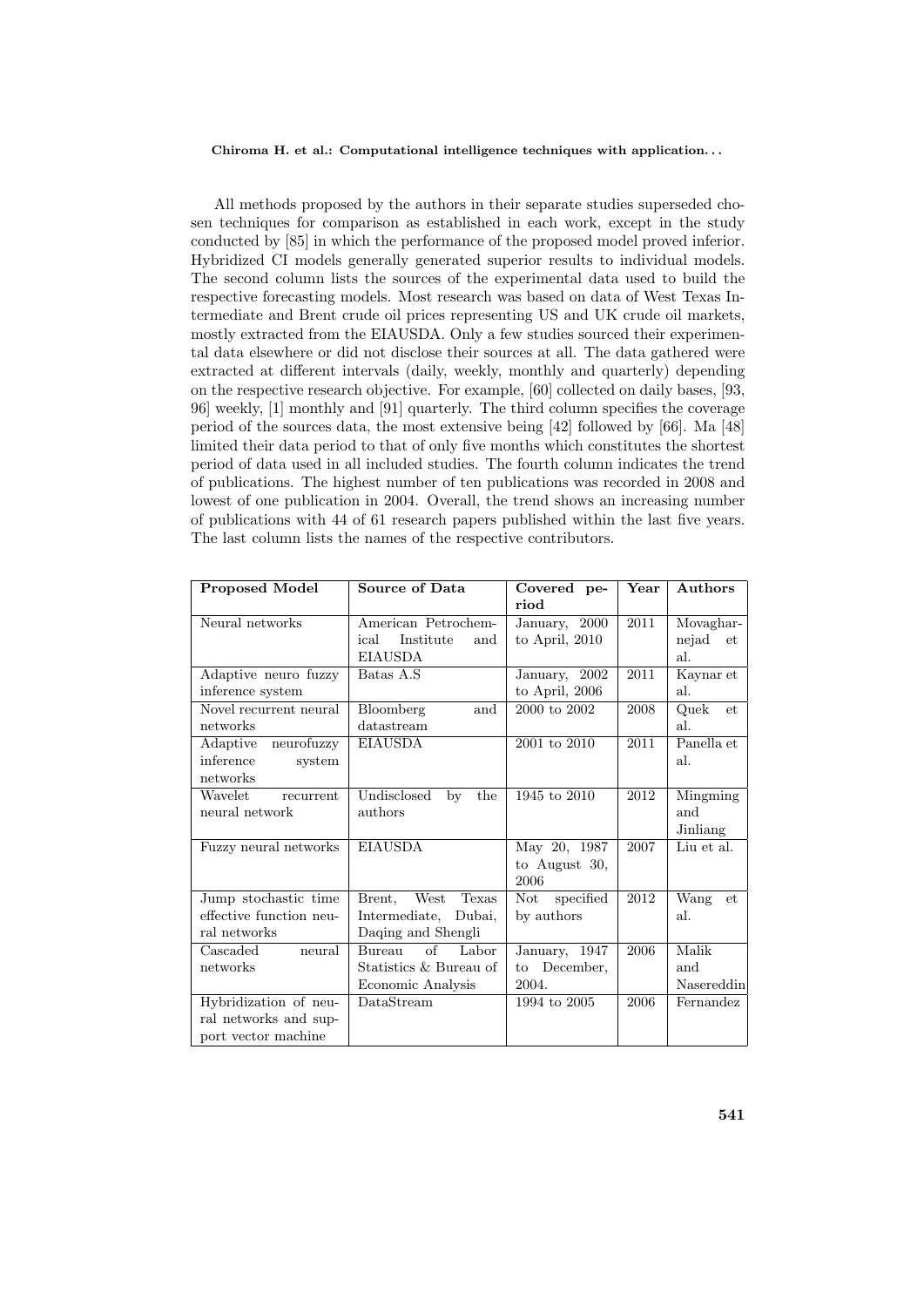## **Neural Network World 6/13, 523-551**

| Neural networks           | DataStream                            | April 16, 1991                    | 2007              | Shambora      |
|---------------------------|---------------------------------------|-----------------------------------|-------------------|---------------|
|                           |                                       | December<br>to                    |                   | and           |
|                           |                                       | 31, 2003                          |                   | Rossiter      |
| ARIMA,<br>structural      | FOB                                   | First<br>quarter                  | 2010              | <b>Torben</b> |
| vector error correction   |                                       | of<br>1986<br>to                  |                   |               |
| and artificial<br>neural  |                                       | fourth quarter                    |                   |               |
| networks regression       |                                       | of 2009                           |                   |               |
| <b>WDNEVaR</b>            | Global Financial Data                 | April 4, 1983                     | 2007              | Lai et al.    |
|                           |                                       | to Jun 30, 2006                   |                   |               |
| Fuzzy<br>$\sim$<br>neural | Mediteranean<br>sidi                  | January, 1989                     | 2009              | Mehdi         |
| networks                  |                                       |                                   |                   |               |
|                           | kerir Iran light spot                 | up to January,<br>2009            |                   |               |
|                           | price FOB                             |                                   |                   |               |
| Symbol evolutionary       | New<br>York<br>harbor                 | November 29,                      | 2009              | Ma            |
| Immune<br>clustering      | residual                              | 2006 to 24 of                     |                   |               |
| $\quad$ neural networks   |                                       | April, 2007                       |                   |               |
| <b>TEI@I</b>              | <b>EIAUSDA</b>                        | $\overline{\text{January}, 1970}$ | $\,2005\,$        | Shouyang      |
|                           |                                       | to December,                      |                   | et al.        |
|                           |                                       | 2003                              |                   |               |
| Support<br>vector         | Undisclosed<br>by<br>the              | January, 1970                     | 2006              | Xie et al.    |
| machine                   | $_{\rm authors}$                      | to December,                      |                   |               |
|                           |                                       | 2003                              |                   |               |
| Neural networks           | Undisclosed<br>by<br>the              | 1999 to 2006                      | 2007              | Lacks<br>et   |
|                           | authors                               |                                   |                   | al.           |
| Neural networks           | http://finance.yahoo.comNot specified |                                   | 2008              | Haidar et     |
|                           |                                       | by authors                        |                   | al.           |
| Adaptive<br>neuro         | <b>EIAUSDA</b>                        | 1991 to 2003                      | 2008              | Zimberg       |
|                           |                                       |                                   |                   |               |
| fuzzy inference system    |                                       |                                   |                   |               |
| Improved cluster          | Undisclosed<br>by<br>the              | Not specified                     | 2009              | Qi<br>and     |
| support<br>vector         | authors                               |                                   |                   | Zhang         |
| machine                   |                                       |                                   |                   |               |
| Hybrid of Bozeman         | Undisclosed<br>$\overline{by}$<br>the | $1975$ to $2009\,$                | 2009              | Jinliang      |
| neural networks and       | authors                               |                                   |                   | et al.        |
| Gaussian kernel den-      |                                       |                                   |                   |               |
| sity estimation model     |                                       |                                   |                   |               |
| Generalized regression    | Undisclosed<br>$\overline{by}$<br>the | $20$ months                       | 2010              | Alizadeh      |
| neural networks           | authors                               |                                   |                   | and           |
|                           |                                       |                                   |                   | Mafinezhad    |
| Particle swamp opti-      | Energy Balance An-                    | $1981$ to $2005\,$                | $\overline{2010}$ | Assareh       |
| mization and genetic      | nual Report. Tehran:                  |                                   |                   | et al.        |
| algorithms                | Ministry of Energy,                   |                                   |                   |               |
|                           | 2005                                  |                                   |                   |               |
| <b>WBNNK</b>              | Undisclosed<br>by<br>the              | 1976 to 2009                      | 2009              | Mingming      |
|                           | authors                               |                                   |                   | et al.        |
| Grey neural networks      | Undisclosed<br>by<br>the              | 1995 to $2008$                    | 2010              | Ma            |
|                           |                                       |                                   |                   | and           |
|                           | authors                               |                                   |                   | Wu            |
| propagation<br>Back-      | Undisclosed<br>by<br>the              | 1996 to 2010                      | 2011              | Chen and      |
| neural networks           | authors                               |                                   |                   | Qu            |
| Fuzzy neural networks     | Undisclosed<br>by<br>the              | specified<br>Not                  | 2001              | Rast          |
|                           | authors                               | by authors                        |                   |               |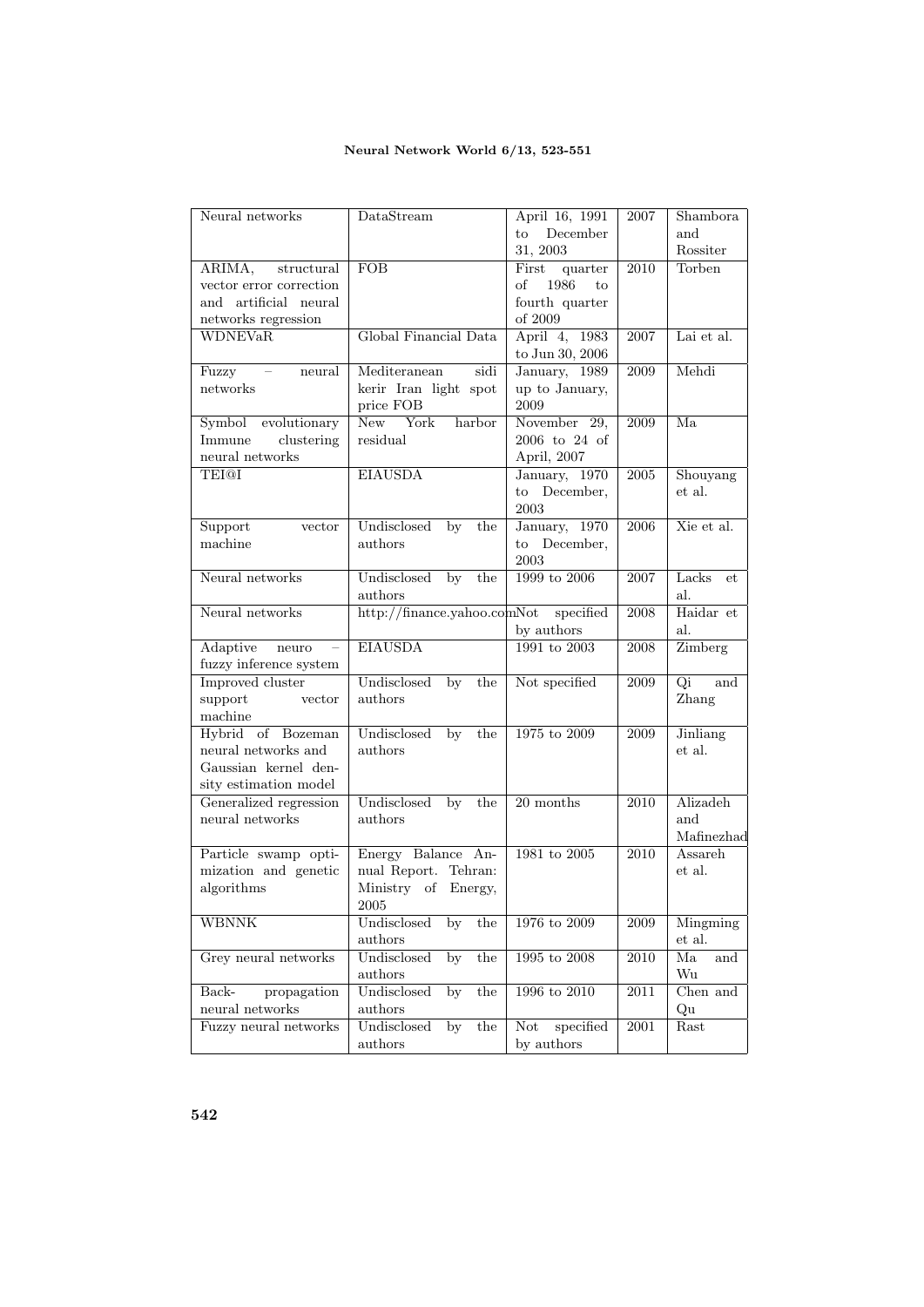| Artificial<br>neural            | <b>EIAUSDA</b>                | 1983 to 2003                                          | 2006              | Moshiri                             |
|---------------------------------|-------------------------------|-------------------------------------------------------|-------------------|-------------------------------------|
| networks                        |                               |                                                       |                   | and                                 |
| Neural networks                 | Undisclosed<br>by the         | specified<br>Not                                      | 2010              | Foroutan<br>Wang                    |
|                                 | authors                       | by authors                                            |                   | and Yang                            |
| $ANN-Q$                         | Online news & West            | January, 1984                                         | $\overline{2010}$ | Abdullah                            |
|                                 | Texas Intermediate            | February,<br>$\mathop{\mathrm{to}}$                   |                   | and Zeng                            |
|                                 |                               | 2009                                                  |                   |                                     |
| Abductive and neural            | Professor $A.M$ El $-$        | January<br>$\overline{1,}$                            | 2008              | Abdel                               |
| networks                        | Sharkawi of the Uni-          | 1985 to Oc-                                           |                   | Aal                                 |
|                                 | versity of Washington,        | tober<br>12.                                          |                   |                                     |
|                                 | <b>USA</b>                    | 1992                                                  |                   |                                     |
| Hybrid<br>intelligent<br>system | Sahand<br>Naftiran<br>Company | June 2, 1998 to<br>November 30,                       | $\,2005\,$        | Gholamian<br>et al.                 |
|                                 |                               | 2000                                                  |                   |                                     |
| Redial basis function           | <b>EIAUSDA</b>                | January, 1997                                         | 2009              | Qunli<br>et                         |
| neural networks                 |                               | October,<br>$\mathbf{to}$                             |                   | al.                                 |
|                                 |                               | 2008                                                  |                   |                                     |
| Genetic programming             | <b>EIAUSDA</b>                | January, 1993                                         | 2001              | Kaboudan                            |
| and neural networks             |                               | to December,                                          |                   |                                     |
| Wavelet<br>and<br>least         | <b>EIAUSDA</b>                | 1998<br>January, 1991                                 | 2007              | Bao et al.                          |
| square support vector           |                               | to July, $2007 \&$                                    |                   |                                     |
|                                 |                               | May, 1987 to                                          |                   |                                     |
|                                 |                               | July, 2007                                            |                   |                                     |
| <b>EMDNNELP</b>                 | <b>EIAUSDA</b>                | January                                               | 2008              | Yu et al.                           |
|                                 |                               | 1986<br>1,<br>to                                      |                   |                                     |
|                                 |                               | September 30,                                         |                   |                                     |
|                                 |                               | 2006                                                  |                   |                                     |
| Wavelet<br>neural<br>network    | <b>EIAUSDA</b>                | January, 1986<br>October,<br>to                       | 2008              | Alexandri-<br>$\mathrm{dis}$<br>and |
|                                 |                               | 2007                                                  |                   | Livanis                             |
| Generalized intelligent         | <b>EIAUSDA</b>                | January<br>1.                                         | 2008              | Yu et al.                           |
| $-$ agent $-$ base fuzzy        |                               | $2000$ to March                                       |                   |                                     |
| group                           |                               | 31, 2008                                              |                   |                                     |
| Multilayer feed for-            | <b>EIAUSDA</b>                | September,                                            | 2009              | Kulkarni                            |
| ward neural networks            |                               | 1996 to Au-                                           |                   | and                                 |
|                                 |                               | gust, 2007                                            |                   | Haidar                              |
| Fuzzy time series               | <b>EIAUSDA</b>                | <b>January</b><br>$\overline{2,}$<br>$1991$ to<br>De- | $\overline{2010}$ | Zhang<br>et<br>al.                  |
|                                 |                               | cember<br>31,                                         |                   |                                     |
|                                 |                               | 2009                                                  |                   |                                     |
| hybrid of neural net-           | <b>EIAUSDA</b>                | 1997 to 2010                                          | $\overline{2010}$ | Phichhang                           |
| works and GARCH                 |                               |                                                       |                   | and                                 |
|                                 |                               |                                                       |                   | Wang                                |
| Group method data               | <b>EIAUSDA</b>                | January<br>1.                                         | $\overline{2011}$ | Mehrara                             |
| handling<br>neural              |                               | $2002$ to<br>July                                     |                   | et al.                              |
| ${\rm networks}$                |                               | 13, 2009                                              |                   |                                     |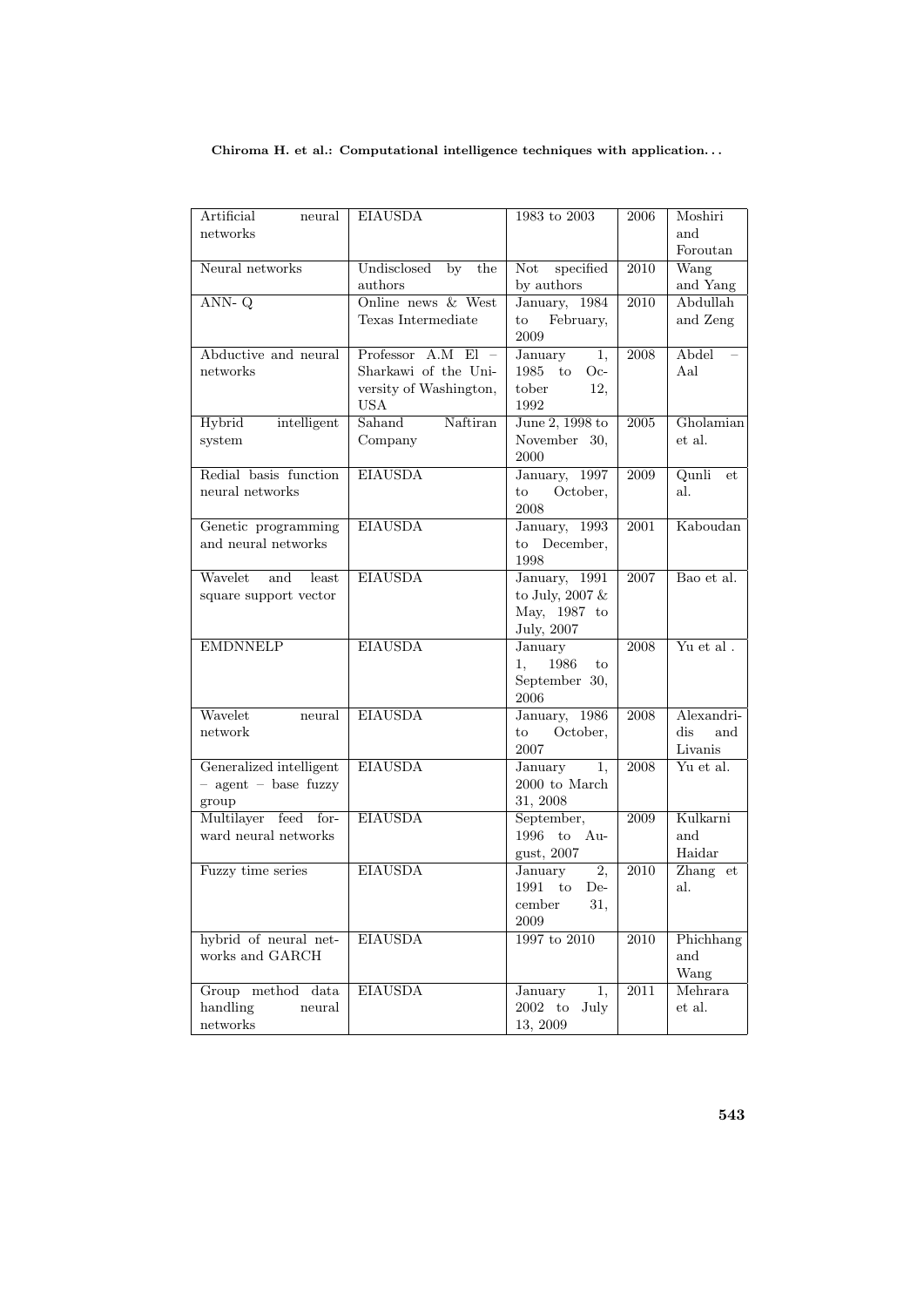## **Neural Network World 6/13, 523-551**

| Wavelet<br>neural         | <b>EIAUSDA</b>     | January, 1992                      | 2011              | Pang<br>$_{\rm et}$ |
|---------------------------|--------------------|------------------------------------|-------------------|---------------------|
| networks                  |                    | to<br>August,                      |                   | al.                 |
|                           |                    | 2006                               |                   |                     |
| Artificial<br>neural      | <b>EIAUSDA</b>     | $\overline{2,}$<br>January         | $\overline{2011}$ | Haidar              |
| networks                  |                    | 1986 to March                      |                   | and Wolff           |
|                           |                    | 2, 2010                            |                   |                     |
| Back-propagation          | <b>EIAUSDA</b>     | January,<br>$03\,$                 | $2011\,$          | Khashman            |
|                           |                    | 1986 to<br>De-                     |                   | and                 |
|                           |                    | 25,<br>cember                      |                   | Nwulu               |
|                           |                    | 2009                               |                   |                     |
| Neural networks           | <b>EIAUSDA</b>     | $1985$ to $2007$                   | 2012              | Azadeh et           |
| fuzzy<br>regression       |                    |                                    |                   | al.                 |
| algorithms                |                    |                                    |                   |                     |
|                           |                    |                                    |                   |                     |
| $Neuro - genetic$         | <b>EIAUSDA</b>     | January<br>1,                      | 2012              | Abrishami           |
|                           |                    | $2004$ to<br>De-                   |                   | and                 |
|                           |                    | cember<br>31,                      |                   | Varahrami           |
|                           |                    | 2008                               |                   |                     |
| $HTW - MBPNN$             | <b>EIAUSDA</b>     | January, 1988                      | 2012              | Jammazi             |
|                           |                    | to March, $2010$                   |                   | and Aloui           |
| $Multi - layer percep-$   | <b>EIAUSDA</b>     | 1949 to 2010                       | 2012              | Sotoudeh            |
| tron neural networks      |                    |                                    |                   | and                 |
|                           |                    |                                    |                   | Farshad             |
| knowledge base fore-      | <b>EIAUSDA</b>     | January, 1970                      | 2005              | Yu et al.           |
| casting system            |                    | October,<br>$\mathop{\mathrm{to}}$ |                   |                     |
|                           |                    | 2004                               |                   |                     |
| <b>RSWNN</b>              | EIAUSDA, Reuters & | 1970 to 2005                       | 2007              | Xu et al            |
|                           | Brent.             |                                    |                   |                     |
| Hybrid AI system          | <b>EIAUSDA</b>     | January, 1970                      | 2004              | Wang<br>et          |
|                           |                    | to December,                       |                   | al                  |
|                           |                    | 2002                               |                   |                     |
| $Neuro - genetic$         | <b>EIAUSDA</b>     | January, 1983                      | 2007              | Amin-               |
|                           |                    | to December,                       |                   | Naseri              |
|                           |                    | 2006                               |                   | and                 |
|                           |                    |                                    |                   | Gharacheh           |
| Adaptive network          | Undisclosed<br>by  | January<br>5,                      | 2009              | Ghaffari            |
| base fuzzy inference      | authors            | 2004 to April                      |                   | and Zare            |
| system                    |                    | $30^{th}$ , 2007                   |                   |                     |
| Genetic algorithms -      | <b>EIAUSDA</b>     | 1994 to 2008                       | $\overline{2011}$ | Tehrani             |
| neural networks           |                    |                                    |                   | and                 |
|                           |                    |                                    |                   | Khodayar            |
| Generalize pattern        | <b>EIAUSDA</b>     | March<br>$\overline{20}$           | 2008              | Fan et al.          |
| matching based            |                    |                                    |                   |                     |
| on                        |                    | 1987 to July                       |                   |                     |
| genetic algorithms        |                    | 26, 2005<br>and                    |                   |                     |
|                           |                    | January<br>2,                      |                   |                     |
|                           |                    | $1986\quad\mathrm{to}$<br>July     |                   |                     |
|                           |                    | 26, 2005                           |                   |                     |
| $Multi - layer feed for-$ | <b>EIAUSDA</b>     | January,<br>1996                   | 2009              | Pan et al.          |
| ward neural networks      |                    | $\mathbf{to}$<br>August,           |                   |                     |
|                           |                    | 2007                               |                   |                     |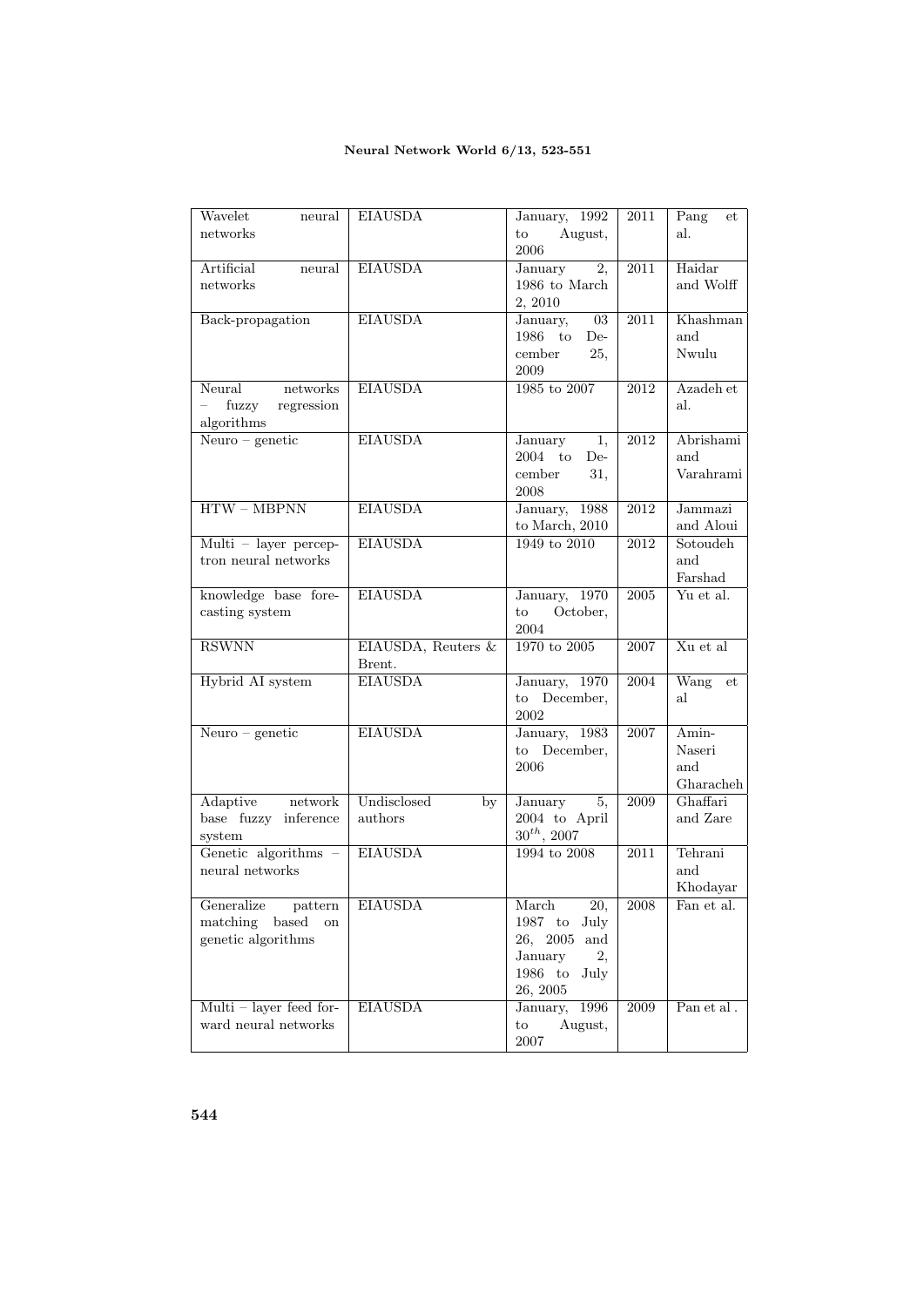|                       | EIAUSDA                 | 1,                        | 2008 | Yu et al.   |
|-----------------------|-------------------------|---------------------------|------|-------------|
| AI agent based fuzzy  |                         | January                   |      |             |
|                       |                         | $2000$ to De-             |      |             |
|                       |                         | cember<br>31,             |      |             |
|                       |                         | 2007                      |      |             |
| <b>WDNEVaR</b>        | <b>GFD</b>              | April 4, 1983             | 2009 | He et al.   |
|                       |                         | Jun<br>30.<br>to          |      |             |
|                       |                         | 2006,<br>May              |      |             |
|                       |                         | 20, 1987 to               |      |             |
|                       |                         | Jun 30, 2006              |      |             |
|                       |                         | $&\hspace{0.1cm}$ January |      |             |
|                       |                         | 20, 1997<br>to            |      |             |
|                       |                         | January<br>30,            |      |             |
|                       |                         | 2005                      |      |             |
| Multilayer perceptron | West Texas Interme-     | November<br>1.            | 2005 | Raudys      |
|                       |                         |                           |      |             |
|                       | diate, Natural Gas $-$  | $1993$ to Jan-            |      |             |
|                       | Henry, Fuel oil No. 2   | uary 12, 2005             |      |             |
|                       | $(NY)$ , Gasoline, Unld |                           |      |             |
|                       | $Reg. Non - oxy (NY)$   |                           |      |             |
|                       | and American Stock      |                           |      |             |
|                       | Exchange                |                           |      |             |
| Neural networks       | www.barchart.com        | December,                 | 2008 | Malliaris   |
|                       |                         | 1997<br>to                |      | and<br>- G. |
|                       |                         | November,                 |      | Malliaris   |
|                       |                         | 2002                      |      |             |

### **Tab. II** *Summary of reviewed literature.*

Tab. III summarizes the studies that used hybrid CI technique for the projection of crude oil prices and compared the results with single CI techniques. All 18 studies proposed a hybrid model, compared it with single CI techniques and demonstrated that the hybrid technique generated better results than single techniques in terms of their prediction accuracy. Therefore, it can be deduced that a hybrid CI technique is preferable for the projection of crude oil prices.

| References                                                                                     | Results               |
|------------------------------------------------------------------------------------------------|-----------------------|
|                                                                                                | Hybrid models are     |
| 1, 39, 43, 44, 46, 48, 49, 52, 55, 57, 59, 67, 74, 77, 80, 89, 92, 98 superior over individual |                       |
|                                                                                                | $\vert$ CI techniques |

**Tab. III** *Comparing performances of hybrid and single CI technique.*

## **7. Conclusions**

This paper has presented a concise review of the CI techniques applied in projecting crude oil prices. Hybridized models proposed in the discussed studies demonstrated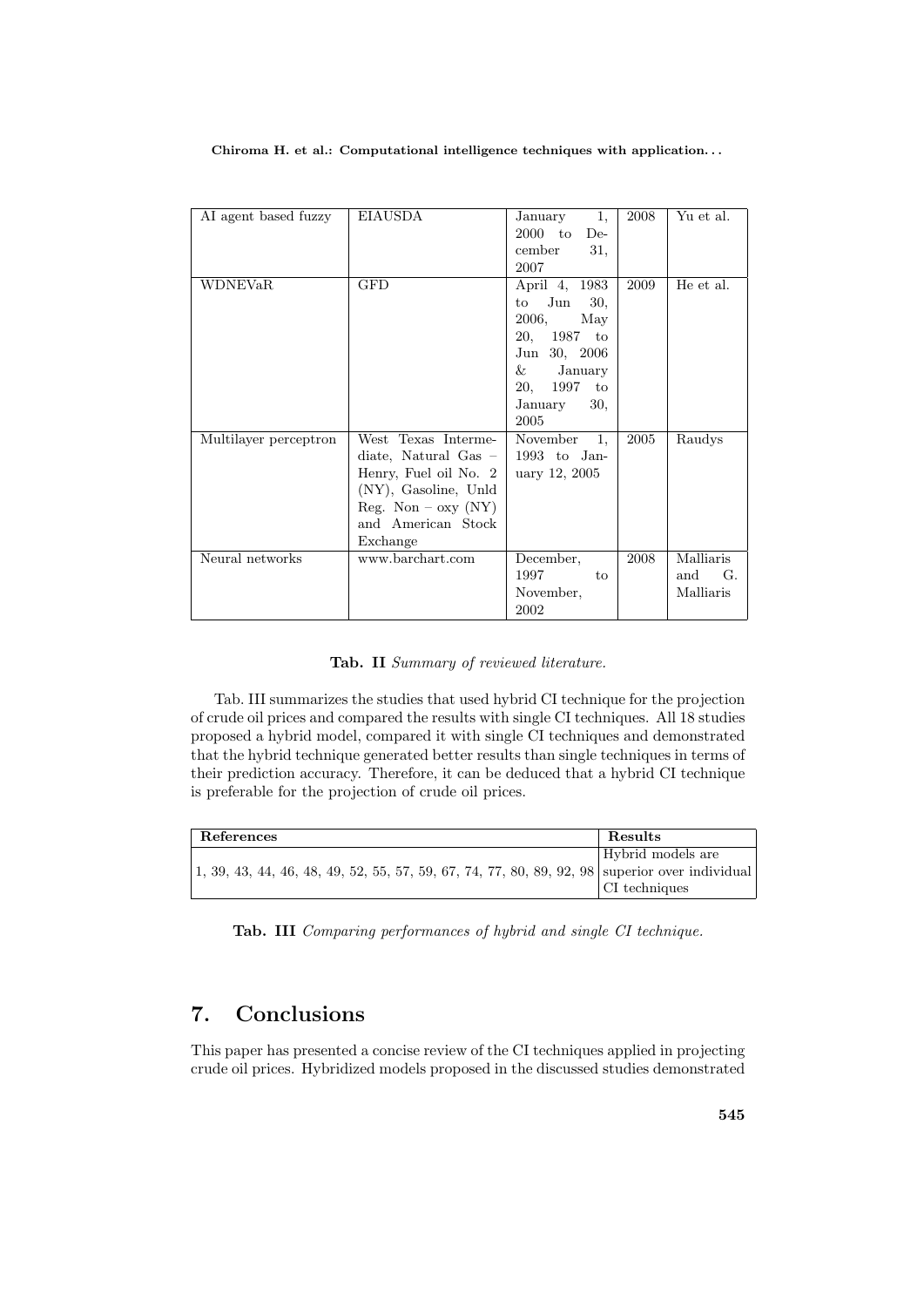#### **Neural Network World 6/13, 523-551**

their superiority to singular models which constitutes a trend which may likely continue in the near future. Most of the experimental data were extracted from the EIAUDA and the most patronized oil markets of West Texas Intermediate and Brent. This is probably due to the fact that their influence in the global oil markets is most pronounced. Most of the literature surveyed applied a high data volume for building their CI prediction models. It is evident that this particular area of research is rapidly developing because 44 out of 58 research papers have been published within the last five years. This concise survey is hoped to provide a better insight and understanding of such prediction models, range and source of data that have been used in several literature for future researchers.

## **8. New research direction**

The discussed authors concentrated on building an efficient CI model for predicting crude oil prices using regular market factors which generally affect crude oil prices. However, none of the authors applied artificial neural networks despite its demonstrated success in building a model that can also capture the effects of uncertainty events such as armed conflict, political unrest and economic instability. This paper aims at suggesting a new research direction for researchers across the globe to channel their abilities and resources towards creating the optimum neural networks model that is able to provide a promising and reliable prediction model inculcating both regular and uncertainty factors. More research in this direction is still lacking but highly recommendable considering the volatile nature of the Gulf region which produces significant amount of the world crude oil and remains under constant threat from terrorist attacks, natural disasters, extreme weather conditions, oil company mergers and strikes. The authors of this research is presently working on such an artificial neural networks model that has the ability to capture the effects of both regular and uncertainty factors on crude oil prices and generate reliable and more accurate crude oil price projections than can meet practical needs than existing models.

## **References**

- [1] Jammazi R., Aloui C.: Crude oil forecasting: experimental evidence from wavelet decomposition and neural network modeling. Energ. Econ., **34**, 2012, pp. 828–841.
- [2] He K., Yu L., Lai K. K. Crude oil price analysis and forecasting using wavelet decomposed ensemble Model. Energy **46**, 2012, pp. 564–574.
- [3] Chen A., Leung M. T., Wang L.: Application of polynomial projection ensembles to hedging crude oil commodity risk. Expert Syst. Appl., **39**, 2012, pp. 7864–7873.
- [4] Kaufmann R. K.: The role of market fundamentals and speculation in recent price changes for crude oil. Energ. Policy, **39**, 2011, pp. 105–115.
- [5] Jinliang Z., Mingming T., Mingming T.: Effect simulation of international gold prices on crude oil prices. In: Proc. Int. Colloquium Comput. Commun. Control Manage., Wuhan, China 2009, pp. 459–463.
- [6] Chevillon G., Rifflart C.: Physical market determinants of the price of crude oil and the market premium. Energ. Econ., **31**, 2009, pp. 537–549.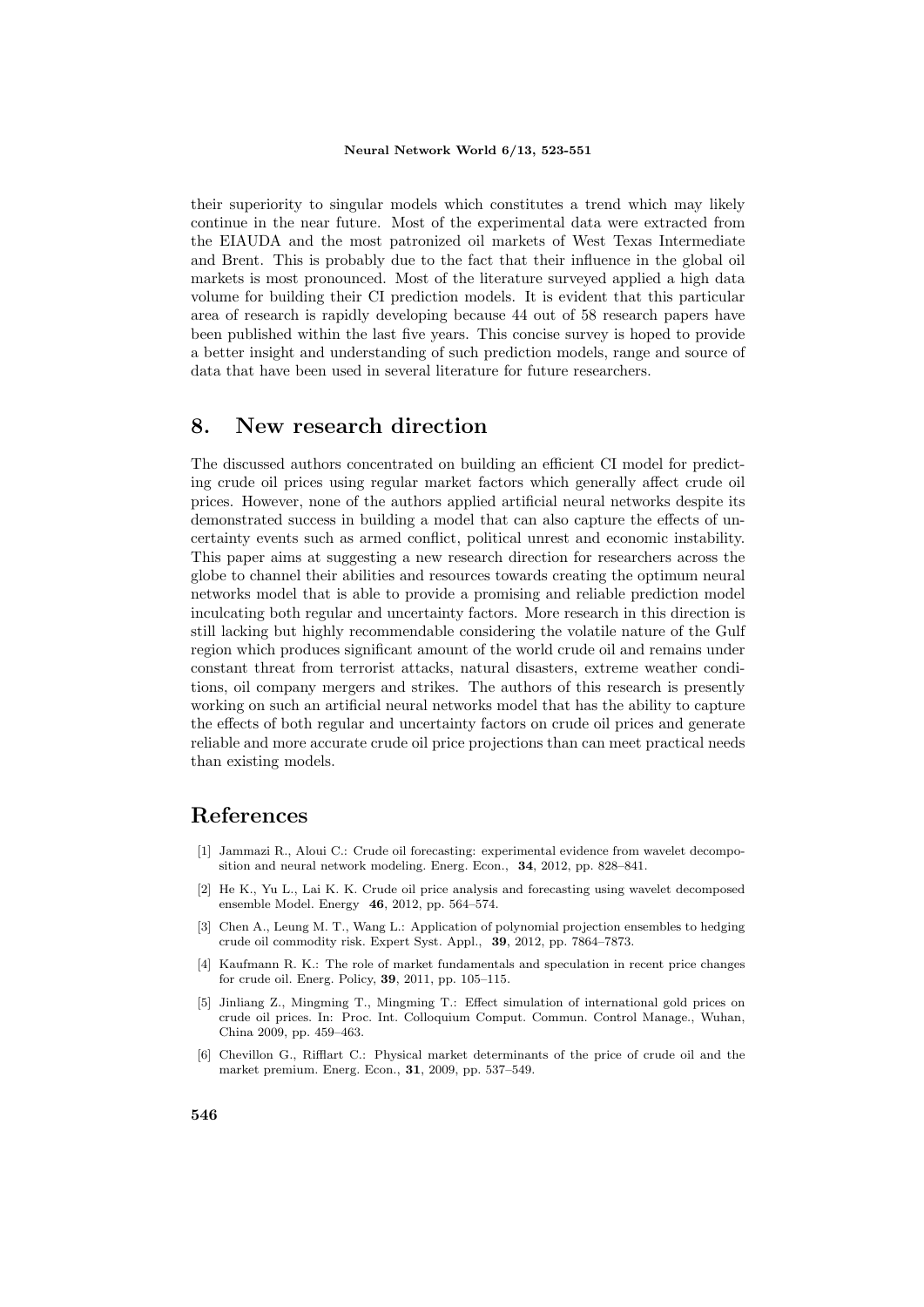- [7] Alizadeh A., Mafinezhad K.: Monthly brent oil price forecasting using artificial neural networks and a crisis index. In: Proc. Int. Conf. Electron. Inf. Eng., Kyoto, Japan, 2010, pp. 465–468.
- [8] Rafiq S., Salim R., Bloch H.: Impact of crude oil price volatility on economic activities: An empirical investigation in the Thai economy. Resour. Policy, **34,** 2009, pp. 121–132.
- [9] Khoukhi A., Oloso M., Elshafei M., Abdulrahefm A., Al-Majed A.: Support vector regression and functional networks for viscocity and gass/oil ratio curves estimation. Int. J. Comput. Intel. Appl., **3**, 2011, pp. 269–293.
- [10] Editorial.: Hybrid learning machine. Neurocomputing, **72**, 2009, pp. 2729–2730.
- [11] Deng W., Chen R., He B., Liu Y., Yin L., Guo J.: A novel two-stage hybrid swarm intelligence optimization algorithm and application. Soft Comput., **6**, 2012, pp. 1707–1722.
- [12] Fazel M. H. Z., Gamasaee R.: Type-2 fuzzy hybrid expert system for prediction of tardiness in scheduling of steel continuous casting process. Soft Comput., **16**, 2012, pp. 1287–1302.
- [13] Jia D., Zhang G., Qu B., Khurram M.: A hybrid particle swarm optimization algorithm for high-dimensional problems. Comp. Ind. Eng., **61**, 2011, pp. 1117–1122.
- [14] Khashei M., Bijari M., Reza S. H.: Combining seasonal ARIMA models with computational intelligence techniques for time series forecasting. Soft Comput., **16**, 2012, pp. 1091–1105.
- [15] Guvenc U., Duman S., Saracoglu B., Ozturk A.: A hybrid GA–PSO approach based on similarity for various types of economic dispatch problems. Electron Electr. Eng. Kaunas: Techn., **2(108)**, 2011, pp. 109–114.
- [16] Acampora G., Lee C., Vitiello A., Wang M.: Evaluating cardiac health through semantic soft computing techniques. Soft Comput., **16**, 2012, pp. 1165–1181.
- [17] Patruikic M., Milan R. R., Jakovljevic B., Dapic V.: Electric energy forecasting in crude oil processing using support vector machines and particle swamp optimization. 9th Symposium on Neural Network Application in Electrical Engineering, Faculty of Electrical Engineering, University of Belgrade, Serbia, 2008.
- [18] Saybani M. R., Wah Y. T., Amini A., Yazdi S. R. A. S., Lahsasna A.: Applications of support vector machines in oil refineries: A survey. Int. J. Physical Sci., **6(27)**, 2011, pp. 6295–6302.
- [19] Soldo B.: Forecasting natural gas consumption. Appl. Energ., **92**, 2012, pp. 26–37.
- [20] Ji Q.: System analysis approach for the identification of factors driving crude oil prices. Comp. Ind. Eng., **63**, 2012, pp. 615–625.
- [21] Yi Y., Qin N.: Oil price forecasting based on self organizing data mining. In: Proc. of IEEE Int. Conf. Grey Syst. Intell. Services, Nanjig, China, 2009, pp. 1386–139.
- [22] Zhang X., Yu L., Wang S., Lai K. K.: Estimating the impact of extreme events on crude oil prices: An EMD – based event analysis method. Energ. Econ., **31**, 2009, pp. 768–778.
- [23] Ortiz Cruz A., Rodriguez E., Ibarra-Valdez C., Alvarez-Ramirez J.: Efficiency of crude oil markets: evidence from informational entropy analysis. Energ. Policy, **41**, 2012, pp. 365–373.
- [24] Zhang X., Lai K.K., Wang S.: A new approach for crude oil price analysis based on empirical mode decomposition. Energ. Econ., **30**, 2008, pp. 905–918.
- [25] McCulloch W. S., Pitts W.: A logical calculus of the ideas immanent in nervous activity. Bull. Math. Biophys., **5**, 1943, pp. 115–133. Reprinted in Anderson and Rosenfeld, 1988.
- [26] Fausett L.V.: Fundamentals of Neural Networks. Architectures, Algorithms, and Applications. Prentice-Hall: Englewood Cliffs, 1994.
- [27] Mitchell M.: An introduction to genetic algorithms, MIT Press: Massachusetts, 1996.
- [28] Barschi M.W.: A genetic algorithms for resource constrained scheduling. PhD thesis submitted to mechanical engineering, Massachusetts Institute of technology, 1996.
- [29] Grefenstette J. J.: Optimization of control parameters for genetic algorithms. IEEE T. Syst. Man Cy., **16(1)**, 1986, pp. 122–128.
- [30] Vose M. D., Liepins G.E.: Punctuated equilibrium in genetic search. Complex. Syst., **5**, 1991, pp. 31–44.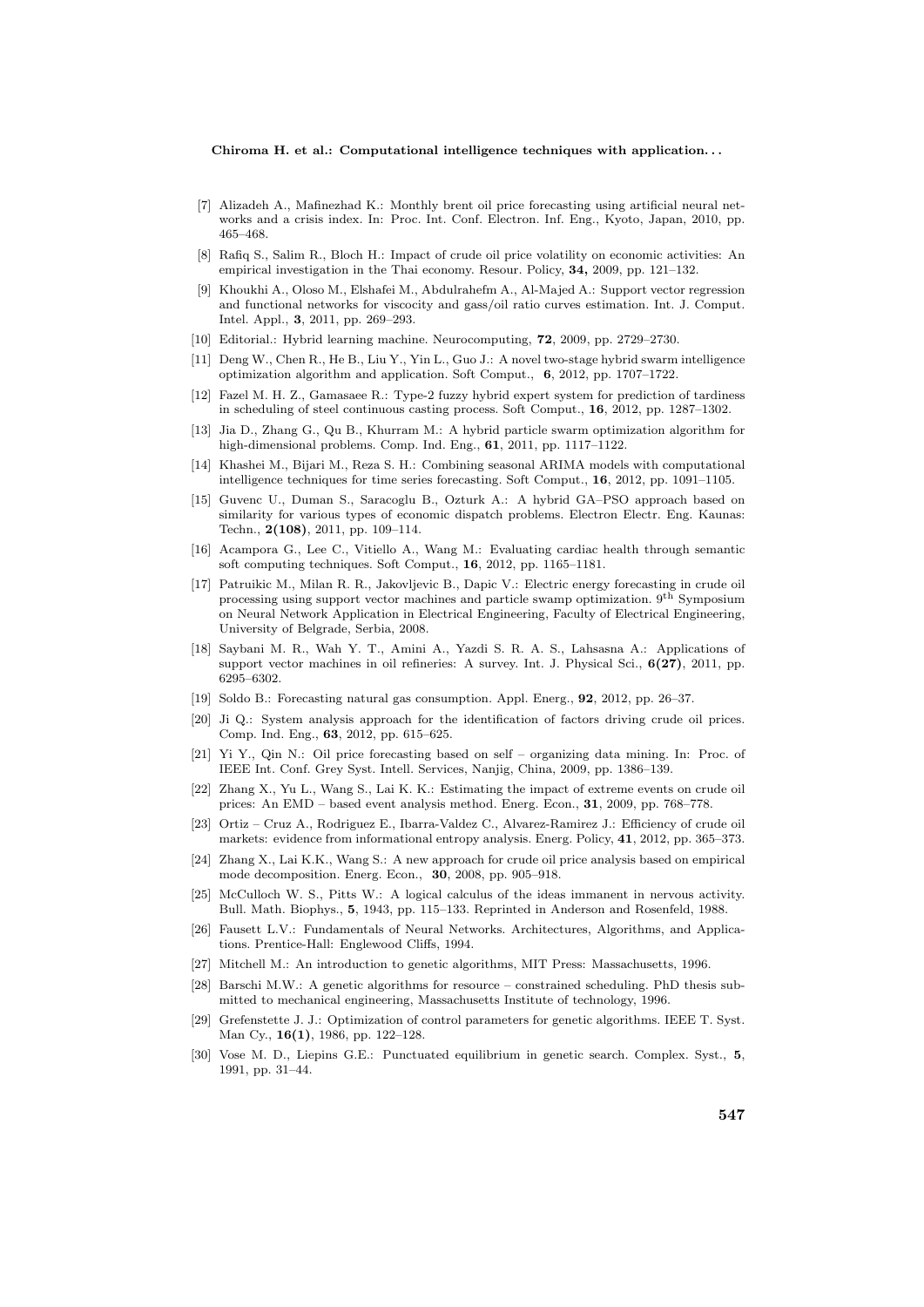#### **Neural Network World 6/13, 523-551**

- [31] Koza J. R.: Genetic programming, on the programming of computers by means of natural selection. MIT: Cambridge, 1992.
- [32] Eberhart R., Kenned J.: A New Optimizer Using Particle Swarm Theory. In: Micro Machine and Human Science, Proc. of the 6th Int. Symposium on, Nagoya, Japan, 1995, pp. 39–43.
- [33] Chen G., Tat T. P.: Introduction to fuzzy sets, fuzzy logic and fuzzy control system. CRC Press: Boca Raton, 2001.
- [34] Pawlak Z.: Rough set approach to knowledge based decision support. Eur. J. Oper. Res., **99**, 1997, pp. 48–57.
- [35] Krishnamoorth C.S., Rajeev S.: Artificial Intelligence and expert system for engineers. CRC Press: LCC, 1996.
- [36] Merritt D.: building expert system in prolog. Springer: New York, 1989.
- [37] Abraham A.: Intelligent systems: architectures and perspectives, recent advances in intelligent paradigms and applications. In: Abraham A, Jain L, Kacprzyk J, editors. Studies in fuzziness and soft computing. Springer: Germany, 2002, pp. 1–35.
- [38] Bahrammirzaee A. A.: comparative survey of artificial intelligence applications in finance: artificial neural networks, expert system and hybrid intelligent systems. Neural Comput. Appl., **19**, 2010, pp. 1165–1195.
- [39] Fan Y., Liang Q., Wei Y.: A generalized pattern matching approach for multi step prediction of crude oil price. Energ. Econ., **30**, 2008, pp. 889–904.
- [40] Ghaffari A., Zare S.: A novel algorithms for prediction of crude oil price variation based on soft computing. Energ. Econ., **31**, 2009, pp. 531–536.
- [41] Amin-Naseri M. R., Gharacheh E. A.: A hybrid artificial intelligence approach to monthly forecasting of crude oil prices time series. In: The Proc. of the  $10<sup>th</sup>$  Int. Conf. Eng. Appl. Neural Networ., CEUR-WS284, 2007, pp. 160–167.
- [42] Mingming T., Jinliang Z.: A multiple adaptive wavelet recurrent neural network model to analyze crude oil prices. J. Econ. Bus., **64**, 2012, pp. 275–286.
- [43] Yu L., Wang S., Wen B., Lai K. K.: Forecasting crude oil price with an EMD- based neural networks ensemble learning paradigm. Energ. Econ., **30**, 2008, pp. 2623–2635.
- [44] Malik F., Nasereddin M.: Forecasting output using oil prices: A cascaded artificial neural network approach. J. Econ. Bus., **58**, 2006, pp. 168–180.
- [45] Azadeh A., Moghaddam M., Khakzad M., Ebraimipour V.: A flexible neural network-fuzzy mathematical programming algorithm for improvement of oil price estimation and forecasting. Comp. Ind. Eng., **62**, 2012, pp. 421–430.
- [46] Bao Y., Zhang X., Yu L., Lai K. K., Wang S.: Hybridizing wavelet and least squares support vector machines for crude oil price forecasting. School of management and economics of UESTC web. http://www.mgmt.uestc.edu.cn/prc/papers/IWIF-II%20Wang%20Shouyang%202.pdf. 2007. Accessed 12 June 2012.
- [47] Alexandridis A., Livanis E.: Forecasting crude oil prices using wavelet neural networks. University of Macidonia web. http://users.uom.gr/*∼*aalex/files/Download/FSDET%202008%20.pdf. 2008. Accessed 10 July 2012.
- [48] Ma X.: Fuel oil price forecasting using symbiotic evolutionary immune clustering neural network. In: Proc. of 2*nd* Int. Conf. Intell. Comput. Technol. Aut., Qingdao, China, 2009, pp. 322– 325.
- [49] Tehrani R., Khodayar F.: A hybrid optimization artificial intelligent model to forecast crude oil using genetic algorithms. Afr. J. Bus. Manag., **5(34)**, 2011, pp. 13130–13135.
- [50] Abrishami H., Varahrami V.: Survey of a rule based expert system for gas price forecasting. World Appl. Sci. J., **16**, 2012, 4, pp. 493–500.
- [51] Liu J., Bai Y., Li B.: A new approach to forecast crude oil price based on fuzzy neural Network In: Proc. IEEE Comput. Society Fourth Int. Conf. on Fuzzy Sys. Knowl. Discovery art., Haikou, China, 2007, pp. 273–277.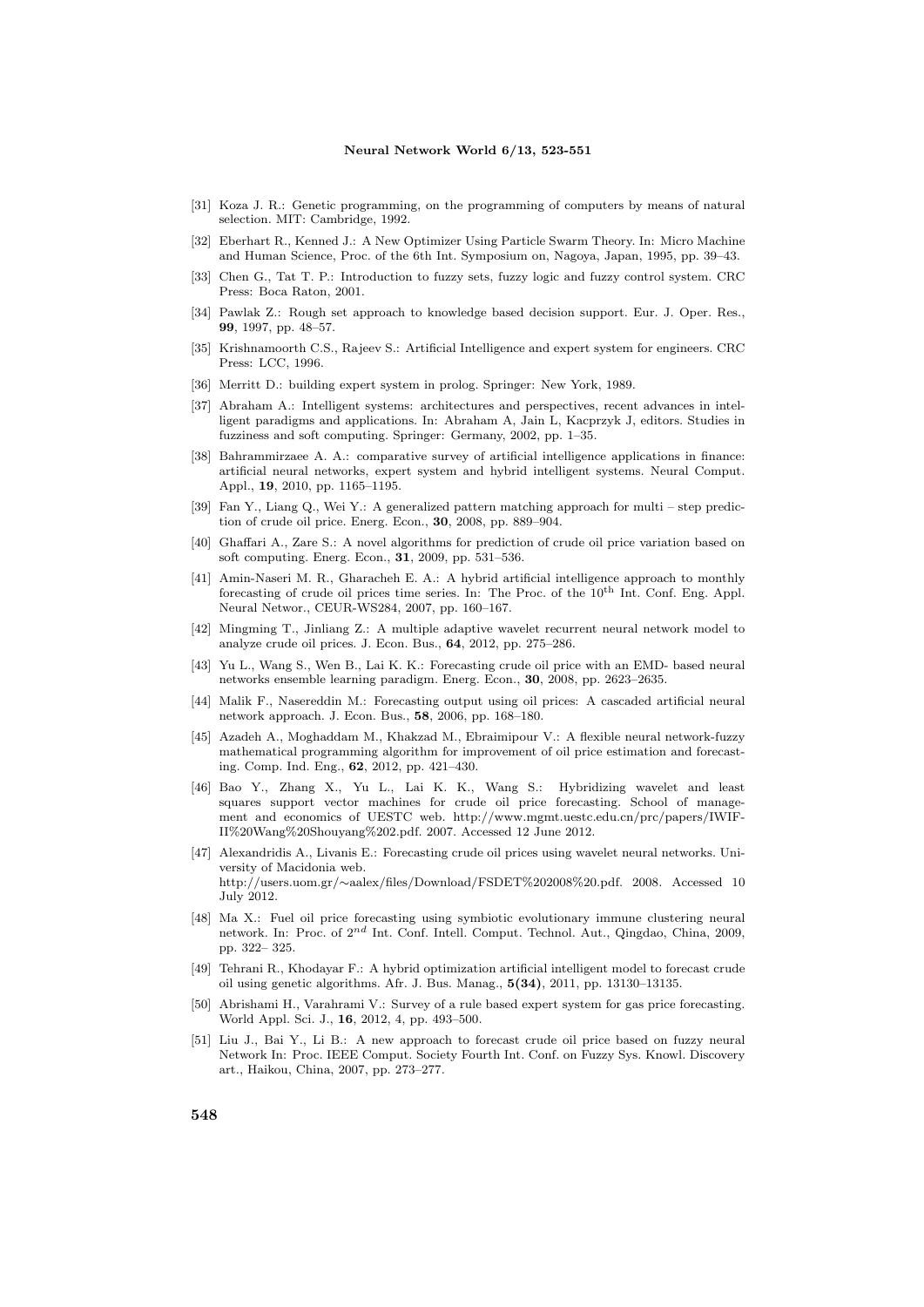- [52] Mehrara M., Moeini A., Ahrari M.: Comparison of two approach of neural network for forecasting of oil future prices. Asia J. Bus. Manage. Sci., **1(3)**, 2011, pp. 54–64.
- [53] Pan H., Haidar I., Kulkarni S.: Daily prediction of short-term trend of crude oil prices using neural networks exploiting multimarket dynamics. Front. Comput. Sci. Chi., **3(2)**, 2009, pp. 177–191.
- [54] Assareh E., Behrang M. A., Assari M. R., Ghanbarzadeh A.: Application of particle swarm optimization and genetic algorithms techniques on demand estimation of oil in Iran. Energ., **35**, 2010, pp. 5223–5229.
- [55] Abdel-Aal R. E.: Univariate modeling and forecasting of monthly energy demand time series using abductive and neural networks. Comp. Ind. Eng., **54**, 2008, pp. 903–917.
- [56] Wang T.,Yang J.: Nonlinearity and intraday efficiency test on energy future markets. Energ. Econ., **32**, 2010, pp. 496–503.
- [57] Yu L., Wang S., Lai K. K.: A generalized intelligent agent based fuzzy group forecasting model for oil price prediction. In: Proc. of IEEE Int. Conf. Syst., man Cy., Singapore, 2008, pp. 489–493.
- [58] Mehdi M.Z.: Forecasting momentary price of crude oil and gas fossile energies in the world markets through fuzzy based modeling. International gas union web. http://www.igu.org/html/wgc2009/papers/docs/wgcFinal00056.pdf. 2009. Accessed 20 May 2012.
- [59] Wang S. Y., Yu L., Lai K. K.: A novel hybrid AI system framework for crude oil price forecasting. Lect. Notes Comput. Sci., **3327**, 2004, pp. 233–242.
- [60] He K., Chi X., Chen S., Lai K. K.: Estimating VaR in crude oil market: A novel multi – scale non-linear ensemble approach incorporating wavelet analysis and neural network. Neurocomputing, **72**, 2009, pp. 3428–3438.
- [61] Zhang X., Wu Q., Zhang J.: Crude oil price forecasting using fuzzy time series. In: Proc. Of IEEE 3rd Int. Symp. Knowl. Acquis. Model, Wuhan, China, 2010, pp. 213–216.
- [62] Kulkar S., Haidar I.: Forecasting model for crude oil price using artificial neural networks and commodity future prices. Int. J. Comp. Sci. Inf. Secur., **2(1)**, 2009, pp. 81–88.
- [63] Chen X., Qu Y.: A prediction method of crude oil output based on artificial neural networks. In: Proc. of the IEEE Int. Conf. Comput. Inf. Sci., pp. 702–704.
- [64] Qunli W., Ge H., Xiaodong C.: Crude oil forecasting with an improved model based on wavelet transform and RBF neural network. IEEE Int. Forum Inf. Technol. Appl., Chengdu, China, 2009, pp. 231–234.
- [65] Wang J., Huopo P., Fajiang L.: Forecasting crude oil price and stock price by jump stochastic time effective neural network model. J. Appl. Math. 2012, Article ID 646475, pp. 1–15.
- [66] Sotoudeh M., Farshad E.: Application of neural network for forecasting gas price in America. J. Math. Comput. Sci., **4(2)**, 2012, pp. 216–226.
- [67] Fernandez V.: Forecasting crude oil and natural gas spot prices by classification methods. IDEAS web. http://www.webmanager.cl/prontus cea/cea 2006/site/asocfile/ASOCFI LE1200611281 05820.pdf. 2006. Access 4 June 2012.
- [68] Lai K. K., He K., Yen J.: Modeling VaR in crude oil market: A multi scale nonlinear ensemble approach incorporating wavelet analysis and ANN. Lect. Notes Comput. Sci., **4487**, 2007, pp. 554–561.
- [69] Haidar I., Wolff C. R.: Forecasting crude oil price (revisted). United State association of energy economics web. http://www.usaee.org/usaee2011/submissions/OnlineProceedings/Forecasti ng%20Crude%20Oil%20Price%20(Revisited).pdf. 2011. Accessed 10 June, 2012.
- [70] Pang Y., Xu W., Yu L., Ma J., Lai K. K., Wang S., Xu S.: Forecasting crude oil spot price by wavelet neural networks using OECD petroleum inventory levels. New Math. Nat. Comput., **2**, 2011, pp. 281–297.
- [71] Movagharnejad K., Mehdizadeh B., Banihashemi M., Sheikhi M. K.: Forecasting the differences between various commercial oil prices in the Persian Gulf region by neural networks. Energ., **36**, 2011, pp. 3979–3984.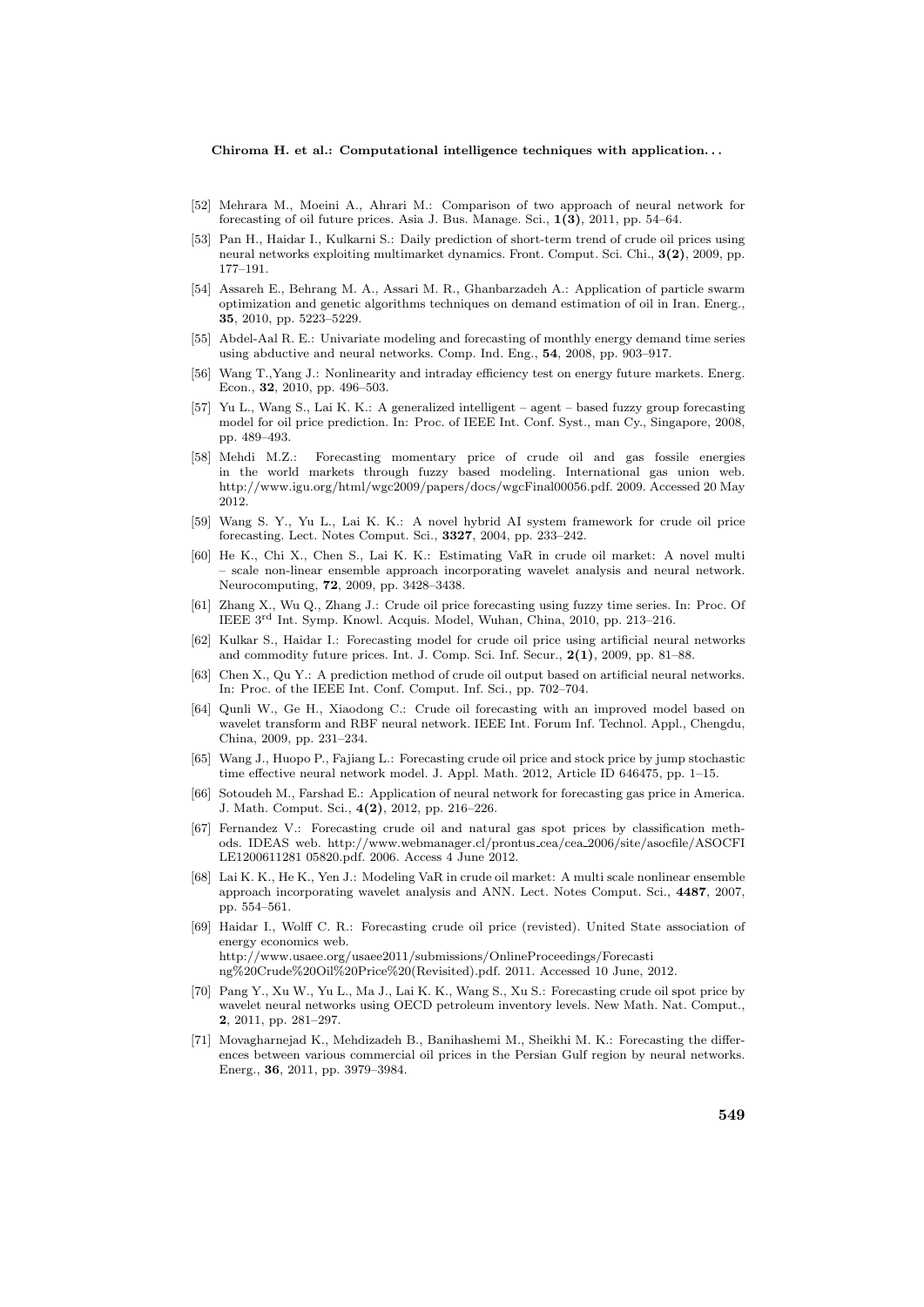#### **Neural Network World 6/13, 523-551**

- [72] Shambora W.E., Rossiter R.: Are there exploitable inefficiencies in the futures market for oil?. Energ. Econ., **29**, 2007, pp. 18–27.
- [73] Raudys A.: Accuracy of MLP based data visualization used in oil prices forecasting task. Lect. Notes Comput. Sci., **3617**, 2005, pp. 761–769.
- [74] Panella M., Barcellona F., D'Ecclesia R.L.: Forecasting Energy Commodity Prices Using Neural Networks. Adv. Decis. Sci., Hindawi, 2012, Article ID 289810, 26 pages, DOI:10.1155/2012/289810.
- [75] Quek C., Pasquier M., Kumar N.: A novel recurrent neural network-based prediction system for option trading and hedging. Appl. Intell., **29**, 2008, pp. 138–151.
- [76] Gholamian M. R., Ghomi S. M. T. F., Ghazanfari M.: A hybrid systematic design for multiobjective market problems: a case study in crude oil markets. Eng. Appl. Artif. Intell., **18**, 2005, pp. 495–509.
- [77] Kaynar O., Yilmaz I., Demirkoparan F.: Forecasting of natural gas consumption with neural networks and neuro fuzzy system. Energ. Educ. Sci. Tech., **26(2)**, (2011), pp. 221–238.
- [78] Rast M.: Fuzzy neural networks for modeling commodity markets. In: Proc. Of IFSA World Congress and 20th NAFIPS Int. Conf., **2**, 2001, pp. 952–955.
- [79] Xie W., Yu L., Xu S., Wang, S.: A new method for crude oil price forecasting based on support vector machines. Lect. Notes Comput. Sci., **3994**, 2006, pp. 441–451.
- [80] Zimberg B.: Crude oil price forecasting with ANFIS. University of Vaasa web. http://lipas.uwasa.fi/*∼*phelo/ICIL2008TelAviv/24.pdf. 2008. Accessed 3 July 2012.
- [81] Lacks R., Borgermann C., Dirkmorfeld M.: Forecasting the price development of crude oil with artificial neural networks. In: Proc. Int. Work – Conf. Artif. Neural Networ. Salamanca, 2009, pp. 248 – 255.
- [82] Qi Y., Zhang W.: The improved SVM for forecasting the fluctuation of international crude oil prices. Proc. of IEEE Int. Conf. Electron Commer. Bus. Intell., Beijing, China, 2009, pp. 269–271.
- [83] Malliaris M. E., Malliaris S. G.: Forecasting energy product prices. Eur. J. Financ., **14(6)**, 2008, pp. 453–468.
- [84] Mingming T., Jinliang Z., Mingxin T.: Effect simulation of international natural gas prices on crude oil prices based on WBNNK model. IEEE Comput. Society 6th Int. Conf. Natural Comput., Sanya, China, 2010, pp. 1643–1648.
- [85] Abdullah S. N., Zeng X.: Machine learning approach for crude oil price prediction with artificial neural networks-Quantitative (ANN-Q) model. In: Proc. of the Int. Joint Conf. Neural Networ., Barcelona, Spain, 2010, pp. 1–8.
- [86] Haidar I., Kulkarni S., Pan H.: Forecasting model for crude oil prices based on artificial neural networks. Symposium on Machine Learning and Applications (MLA 2008). In: Proc. 4 *th* Int. Conf. Intell. Sensors, Sensor Networks Inf. Process., Sydney, China, 2008, pp. 103– 108.
- [87] Jinliang Z., Mingming T., Tao M.: Based on wavelet-Boltzmann neural network and kernel density estimation model predict international crude oil prices. In: Proc. IEEE Int. Conf. future Comput. Commun, Wuhan, China, 2009, pp. 150–153.
- [88] Kaboudan M. A.: Compumetric forecasting of crude oil prices. In: Proc. IEEE Congress Evol. Comput., Seoul, Korea, 2001, pp. 283–287.
- [89] Yu L., Wang S., Wen B.: An AI-agent trapezoidal fuzzy ensemble forecasting model for crude oil prediction. In: Proc. of the IEEE 3rd Int. Conf. Innovative Comput. Inf. Control, Dalian, China, 2008, pp. 327.
- [90] Moshiri S., Foroutan F.: Forecasting nonlinear crude oil futures prices. Energ. J., **27**, 2006, pp. 81–95.
- [91] Torban F. B.: Models for oil price prediction and forecasting . Msc Thesis, San Diego State University, 2010.
- [92] Shouyang W., Lean Y., Lai K. K.: crude oil price forecasting with tei@i methodology. J. Syst. Sci. Complex, **18(2)**, 2005, pp. 145–166.